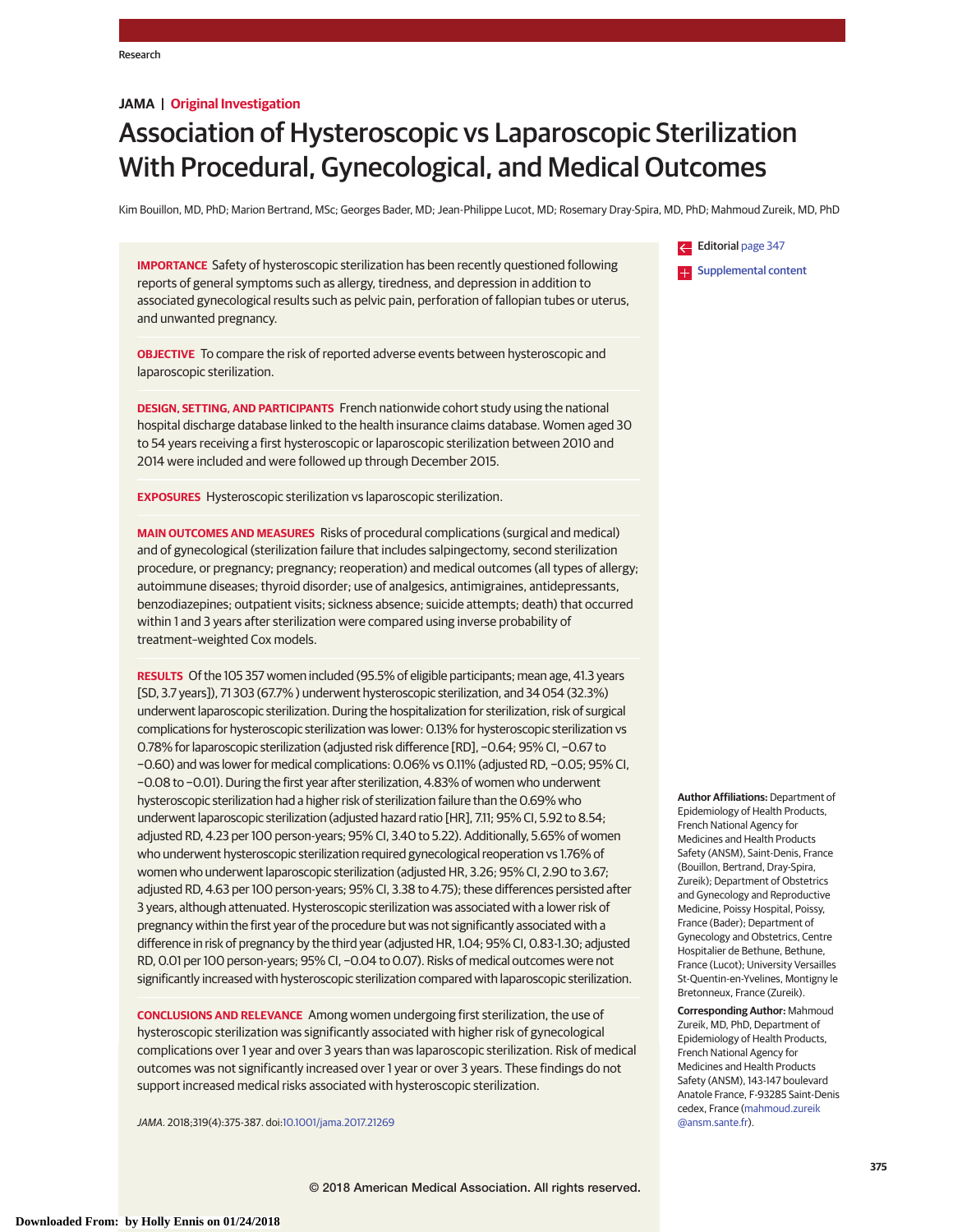n developed countries, 2 main types of female sterilization are available: laparoscopic and hysteroscopic sterilization, the latter performed using Essure (Bayer) implants marketed since 2002. This device, a 4-cm-long n developed countries, 2 main types of female sterilization are available: laparoscopic and hysteroscopic sterilization, the latter performed using Essure (Bayer) nitinol coil, is implanted in both fallopian tubes during a hysteroscopic procedure. Approximately 1 million women have undergone this procedure worldwide.<sup>1,2</sup> The main advantages of hysteroscopic sterilization are that the insertion does not necessitate general anesthesia nor does it carry the risks related to laparoscopy. However, it becomes effective when occlusive tubal fibrosis occurs 3 months following insertion. This leads to 2 constraints: women must use contraception and undergo an examination to confirm that the implants remained correctly placed at 3 months. In the United States, such examination is performed using hysterosalpingogram. In France, a pelvic x-ray was recommended until 2016. Placement was considered satisfactory when both devices appeared to be within the tubal lumen, had a symmetrical appearance, and the distance between the intrauterine ends was no more than 4 cm. If it was inconclusive, a pelvic ultrasound was performed with recourse to hysterosalpingogram if necessary.

Safety concerns related to hysteroscopic sterilization were raised in the United States in 2015 by women who reported to the US Food and Drug Administration (FDA) large numbers of adverse events including bleeding, perforation of fallopian tubes or uterus, unwanted pregnancy, hysterectomies, abdominal pain, migraine, depression, suicide attempts, allergy or hypersensitivity reactions, autoimmune diseases, thyroid disorder, and death.<sup>2,3</sup> These concerns have also been reported in other countries, 4-6 including France, the country with the second largest number of women using this method after the United States.

To investigate a possible role of hysteroscopic sterilization in these events, a comparative design is needed.<sup>2</sup> Four published studies<sup>7-10</sup> compared procedural and gynecological outcomes between hysteroscopic and laparoscopic sterilization, but none of them examined nongynecological outcomes.

To compare the risk of reported events between hysteroscopic and laparoscopic sterilization, a French nationwide cohort study was conducted.

# **Methods**

#### Data Sources

The national hospital discharge database (Programme de Médicalisation des Systèmes d'Information [PMSI]) and health insurance claim database (Système National d'Information Inter-Régimes de l'Assurance Maladie [SNIIRAM]) contain information on at least 99% of the French population. Health insurance is divided into various coverage plans based on individuals' occupational status. The general insurance coverage provides exhaustive information on health care use and vital status of approximately 75% of the French population. Various pharmacoepidemiological studies have already used these databases.<sup>11-23</sup>

**Question** Are there clinically important risks associated with hysteroscopic sterilization compared with laparoscopic sterilization?

**Findings** In this cohort study of 105 357 women who underwent a first sterilization, the use of hysteroscopic sterilization was significantly associated with lower immediate risk of procedural complications than laparoscopic sterilization (0.13% vs 0.78% for surgical complications and 0.06% vs 0.11% for medical complications); and higher risk of gynecological complications with 4.83% vs 0.69% for sterilization failure and 5.65% vs 1.76% for gynecological reoperation over 1 year; these differences persisted over 3 years, although attenuated. Risk of medical outcomes was not significantly increased over 1 year or over 3 years.

**Meaning** These findings do not support an increased risk of medical outcomes related to hysteroscopic sterilization.

The PMSI database contains details of all admissions, outpatient appointments, and accident and emergency attendances at all public and private hospitals in France. It contains dates of hospital admission and discharge, discharge diagnoses coded in the *International Statistical Classification of Diseases and Related Health Problems, Tenth Revision (ICD-10)*, and type of medical or surgical acts including imaging procedures coded using a common classification of medical procedures (Classification Commune des Actes Médicaux [CCAM]). An anonymous, unique identifier for each subject links PMSI information to the SNIIRAM database.

The SNIIRAM database contains individual data on all reimbursements for patients' health expenditures including medicinal products and outpatient medical care, prescribed or provided by health care professionals.

There is no formal clinical validation of the SNIIRAM and PMSI data. In France, all individuals have a lifelong social security number, which is needed every time an individual seeks health care services. The reimbursement procedure is automated through the social security card, Carte Vitale. In addition, hospital data are collected, validated, and transmitted to paying and controlling institutions by physicians working in private and public hospitals. Therefore, data used in this study are exhaustive and can be considered accurate.

This study was approved by the French Data Protection Supervisory Authority (Commission Nationale de l'Informatique et des Libertés), which did not require informed consent because data are anonymized.

### Study Population

Women were included in the study if they had undergone a first hysteroscopic or laparoscopic sterilization between 2010 and 2014 based on CCAM (JJPE001 for hysteroscopic and JJPC003 for laparoscopic sterilization) and *ICD-10* codes (Z30.2: encounter for sterilization), were between 30 and 54 years old, and were registered in the general insurance coverage program. To restrict the study population to women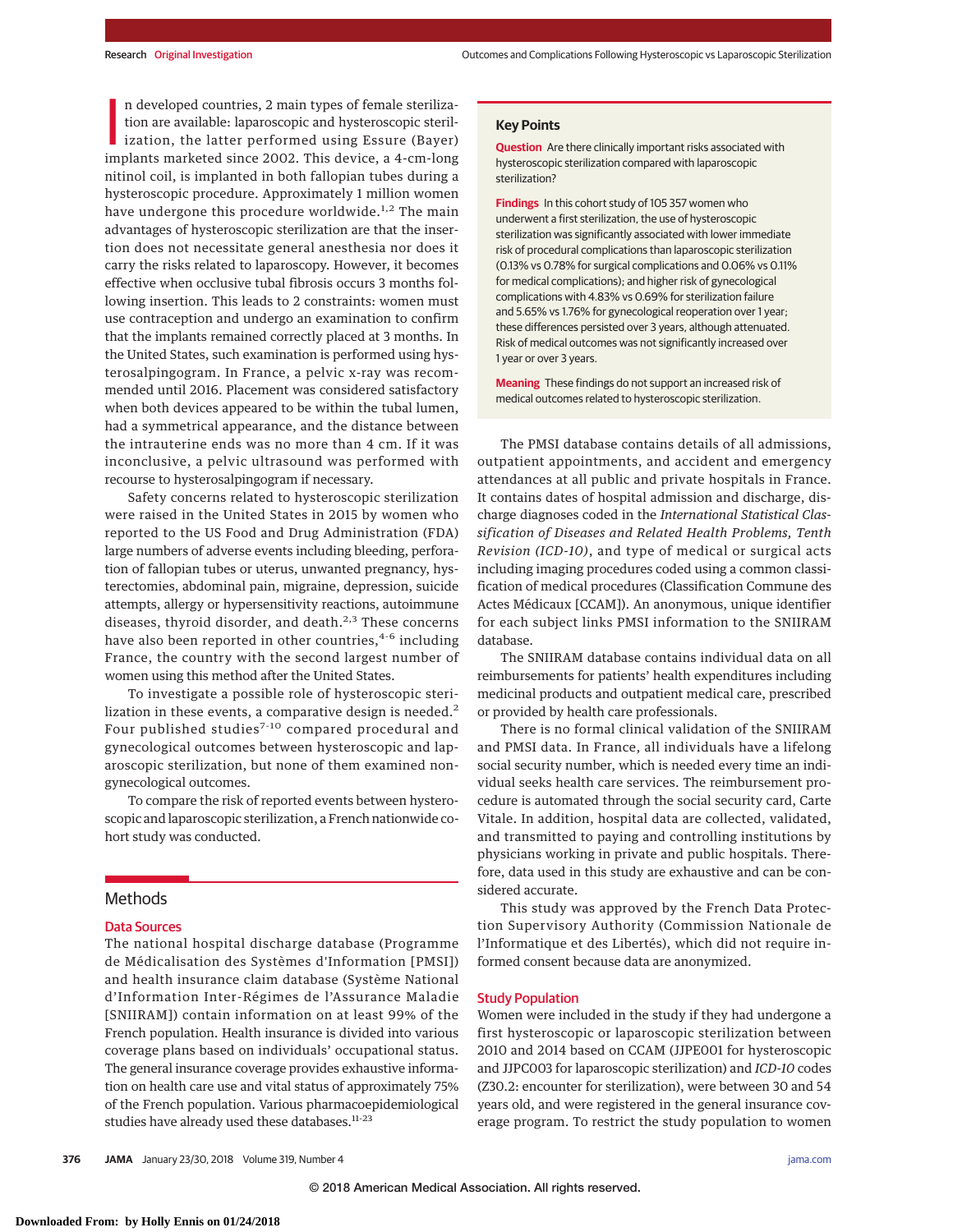primarily seeking tubal sterilization, we excluded women who (1) were pregnant or had given birth within 3 months, (2) had been recently diagnosed with a cancer (<1 year prior to inclusion), (3) were receiving fertility treatments, (4) had a mastectomy or salpingectomy along with the sterilization procedure, and (5) had a delay of more than 1 day between the date of hospital admission and the date of the sterilization procedure. Women who had not received health care within the 3 years following the sterilization procedure (who possibly had incomplete information) were also excluded. Detailed definitions on exclusion criteria are described in eTable 1 in the Supplement.

#### Outcomes Definition and Identification

Outcomes included procedural (surgical and medical) complications occurring during their hospital stay for the sterilization procedure and gynecological and medical outcomes events occurring at the 1-year and 3-year follow-up. Detailed definition of outcome variables are described in eTables 2 through 7 in the Supplement.

Procedural surgical complications included acute hemorrhage, abdominal injury, complications related to the placement of a prosthesis or implant, debridement, evacuation, ablation of a foreign body, and other surgical complications. Procedural medical complications included acute myocardial infarction and cardiac arrest, stroke, peripheral arterial thromboembolism, deep vein thrombosis or pulmonary embolism, anesthetic or anaphylactic shock, respiratory complications, infection, and death.

Gynecological events were categorized as tubal disorder or surgery (complications related to the placement of a prosthesis or implant, or salpingectomy), uterine disorder (hysterectomy, genital hemorrhage, endometrectomy or curettage, or myomectomy), second sterilization procedure (hysteroscopic, laparoscopic, other types of sterilization), and pregnancy. Two composite gynecological outcomes were also defined: sterilization failure (including salpingectomy, second sterilization procedure, and pregnancy) and reoperation (including salpingectomy, hysterectomy, endometrectomy or curettage, myomectomy, or second sterilization procedure). Individual components of composite outcomes were also examined.

Based on safety concerns reported to the FDA, $^{2,3}$  medical outcomes included allergic reactions (diagnosed during a hospital stay; desensitized; tested using a patch test, prick test, or intradermal reaction test; or treated with an antihistamine); autoimmune diseases (including demyelinating diseases of the central nervous system; Guillain-Barré syndrome; cutaneous or systemic lupus; localized or systemic scleroderma; vasculitis; rheumatoid or juvenile arthritis; myositis, polymyositis, or dermatomyositis; Gougerot-Sjögren syndrome; idiopathic thrombocytopenic purpura; chronic inflammatory bowel disease; celiac disease; type 1 diabetes; and pancreatitis); thyroid disorders; use of analgesics, antimigraines, antidepressants, and benzodiazepines (as defined by at least 2 annual reimbursements for antihistamines and analgesics, and at least 2 reimbursements during follow-up for antimigraines, antidepressants, and benzodiazepines); suicide attempts; and death. Outcomes also included the number of physician office and outpatient visits and the number of days missed from work due to sickness or injury.

#### **Covariates**

Detailed definitions of covariates are described in eTable 7 in the Supplement. Sociodemographic characteristics included age, supplementary universal health coverage (supplementary insurance free of charge for people with a low income), and social deprivation index (level of deprivation in an area). $24$ 

Variables on lifestyle, medical, surgical, and gynecological history were defined using information collected during the 5-year period preceding the date of sterilization except for nonintrauterine contraceptive methods (1 reimbursement within 1 year prior to the inclusion). Lifestyle variables included alcohol abuse and tobacco and psychoactive substance use. Medical and surgical history included diabetes, obesity, circulatory system disease, allergy (allergy diagnosed during a hospital stay; desensitized; tested using a patch test, prick test, or intradermal reaction test; or treated with an antihistamine), autoimmune disease, thyroid disorder, nongynecological cancers, suicide attempts, and abdominal surgery. Gynecological history included breast cancer, gynecological cancer, gynecological surgery, pelvic inflammatory disease, noninflammatory pelvic disorder, congenital malformation of the uterus or cervix, endometrectomy or curettage, leiomyoma of the uterus, diagnostic or therapeutic hysteroscopy, pregnancy, and contraceptive method (oral contraceptive pill, transdermal patch, vaginal ring, subdermal implant, or intrauterine device).

Consumption of analgesics (opioids, nonsteroidal antiinflammatory drugs, or other), antimigraines, antifibrinolytics, oral irons, antidepressants, benzodiazepines, and oral corticosteroids were each defined by the existence of at least 2 reimbursements within the 6-month period preceding the date of sterilization.

Characteristics of the sterilization procedure included status of hospital (public or private), region of hospital location, anesthetic procedure (including intravenous sedation or local, regional, or general anesthesia), duration of hospital stay, level of experience with sterilization procedures of the hospital and physician (number of hysteroscopic or laparoscopic sterilizations within the year prior to date of sterilization). A physician's level of experience was estimated for private hospitals for which an anonymous physician's unique identifiers were linked to patients' data. This information was not available for public hospitals.

#### Statistical Analysis

The frequency of the various outcomes was compared between women with hysteroscopic and laparoscopic sterilization. Multivariable logistic regression was used to study procedural complications occurring during the hospitalization for sterilization providing adjusted odds ratios (ORs) with 95% CIs. Assumptions of logistic regression models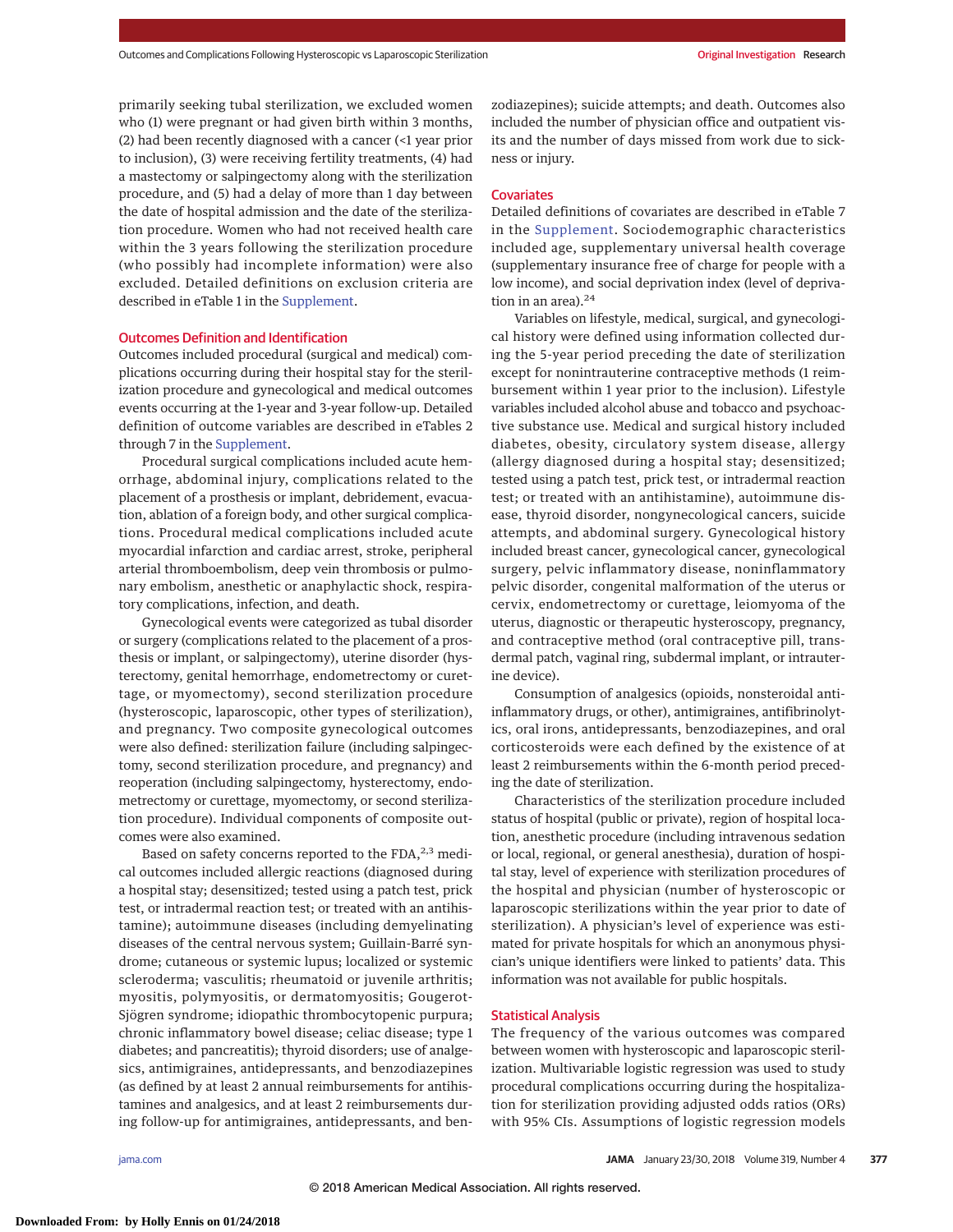were verified as follows: fit of the models was tested using the Hosmer-Lemeshow test; multicolinearity was assessed calculating variance inflation factors; all interactions terms between sterilization and covariates were tested; and overfitting was assessed using a backward selection procedure. Overall, these assumptions were met. Cox proportional hazards regression models were used for outcomes occurring at 1 and 3 years of follow-up providing adjusted hazard ratios (HRs) with 95% CIs. The proportional hazards assumption for the Cox models was assessed for studied outcomes by (1) testing interaction term type of sterilization  $\times$  log (followup) and (2) graphically drawing curves log (−log [survival]) vs survival time. Except for uterine disorder, the proportional assumption was met. For this outcome, a multivariable logistic regression was conducted to verify that the adjusted OR (95% CIs) were close to the adjusted HR (95% CIs) found using the Cox model. Patients were followed up from the hospital discharge date after sterilization through the date of the occurrence of the event of interest for those experiencing this event. Those without such an event were censored on the date of the following events, whichever came first: the date of maximal time of follow-up, death, or December 31, 2015.

To account for differences between the comparison groups, models were adjusted for baseline covariates including age, medical (gynecological and nongynecological) history, and medication use and were weighted for inverse probability of treatment weighting using a propensity score for 11 characteristics related to women (supplementary universal health coverage, index of deprivation, indicators of alcoholism and of tobacco use, obesity, diabetes, history of psychoactive substance use, and suicide attempts) and related to sterilization sites (region of hospital location [n = 26], status of hospital (public or private), and hospital's level of experience with sterilization procedures (number of hysteroscopic or laparoscopic sterilizations within the year prior to date of sterilization categorized into quintiles). The inverse probability of treatment weighting using the propensity score was applied to account for indication bias. The propensity score was the probability that a woman received either hysteroscopic or laparoscopic sterilization calculated using logistic regression considering the aforementioned covariates.<sup>25</sup> To assess the balance of individual covariates before and after inverse probability of treatment weighting, standardized differences were calculated as the difference in means or proportions divided by the pooled standard deviation. The negligible difference was defined as an absolute standardized difference of less than 0.1.<sup>26</sup>

A sensitivity analysis was conducted examining composite gynecological outcomes (sterilization failure and reoperation) without salpingectomy because this intervention could have been performed along with laparoscopic sterilization for ovarian cancer prevention as promoted by North American Obstetricians and Gynecologists since 2013.<sup>27</sup>

The adjusted risk difference (RD), or difference in the cumulative incidence of gynecological and medical outcomes at 1 and 3 years of follow-up between hysteroscopic and laparoscopic groups was calculated as (adjusted HR−1) × unadjusted incidence rate per 100 person-years in the laparoscopic group. The 95% CIs were calculated analogously. For procedural (surgical and medical) complications, adjusted RDs (95% CIs) were estimated similarly replacing adjusted HR by an adjusted OR, which can be a good approximation of an adjusted HR when an outcome of interest is rare.

Interactions with the following covariates were tested: age, medical history related to studied outcome, and allergy history.

Because exhaustive and systematically collected data were analyzed, use of a technique to account for missing values at baseline was unnecessary. Missing information on follow-up was handled by excluding women with no health care use within the 3 years following the sterilization procedure. This criterion concerned only 322 women (0.29%) of the initial population.

Because of the large number of end points assessed and analyses conducted, the potential for type I error for positive findings needs to be considered in their interpretation.

All analyses were performed using SAS software, version 9.4 (SAS Institute Inc). Statistical significance was defined as *P* <.05; all alternative hypotheses were 2-sided.

# Results

Of 110 299 eligible women who underwent a primary tubal sterilization procedure between January 2010 and December 2014, 105 357 (95.5%) were included: 71 303 (67.7%) underwent hysteroscopic and 34 054 (32.3%) laparoscopic sterilization. Of the possible reasons for exclusion, 4942 women (4.5%) met at least 1 of exclusion criterion: obstetric history 3 months prior to inclusion (n = 2505), a history of recent cancer (n = 1794), a delay between date of hospital admission for sterilization and date of sterilization of more than a day ( $n = 177$ ), a concomitant mastectomy  $(n = 63)$  or salpingectomy  $(n = 131)$  at time of sterilization, or not using health care services for 3 or more years after sterilization ( $n = 322$ ).

Women in the hysteroscopic sterilization group were slightly older (mean [SD] age, 41.5 years [3.5] vs 40.8 [3.9]), had a higher socioeconomic status, a more healthful lifestyle, more likely to have diabetes, and more likely to be obese; less likely to have a history of allergy, suicide attempts, gynecological history, and prior pregnancy and were less likely to use an intrauterine contraceptive device (Table 1). Prior to inclusion, the hysteroscopic group consumed few medications, consulted a general practitioner less often (mean [SD] number of consultations, 5.27 [4.9] vs 5.69 [5.2]) but consulted a gynecologist more often (mean [SD], 1.56 [1.5] vs 1.51 [1.5]) and had a lower mean number of sick days than did those in the laparoscopic group (mean [SD], 7.0 [27.4]) vs 8.1 [30.3]). Although these characteristics were statistically different, their absolute difference in percentages or means were small. eTable 8 in the Supplement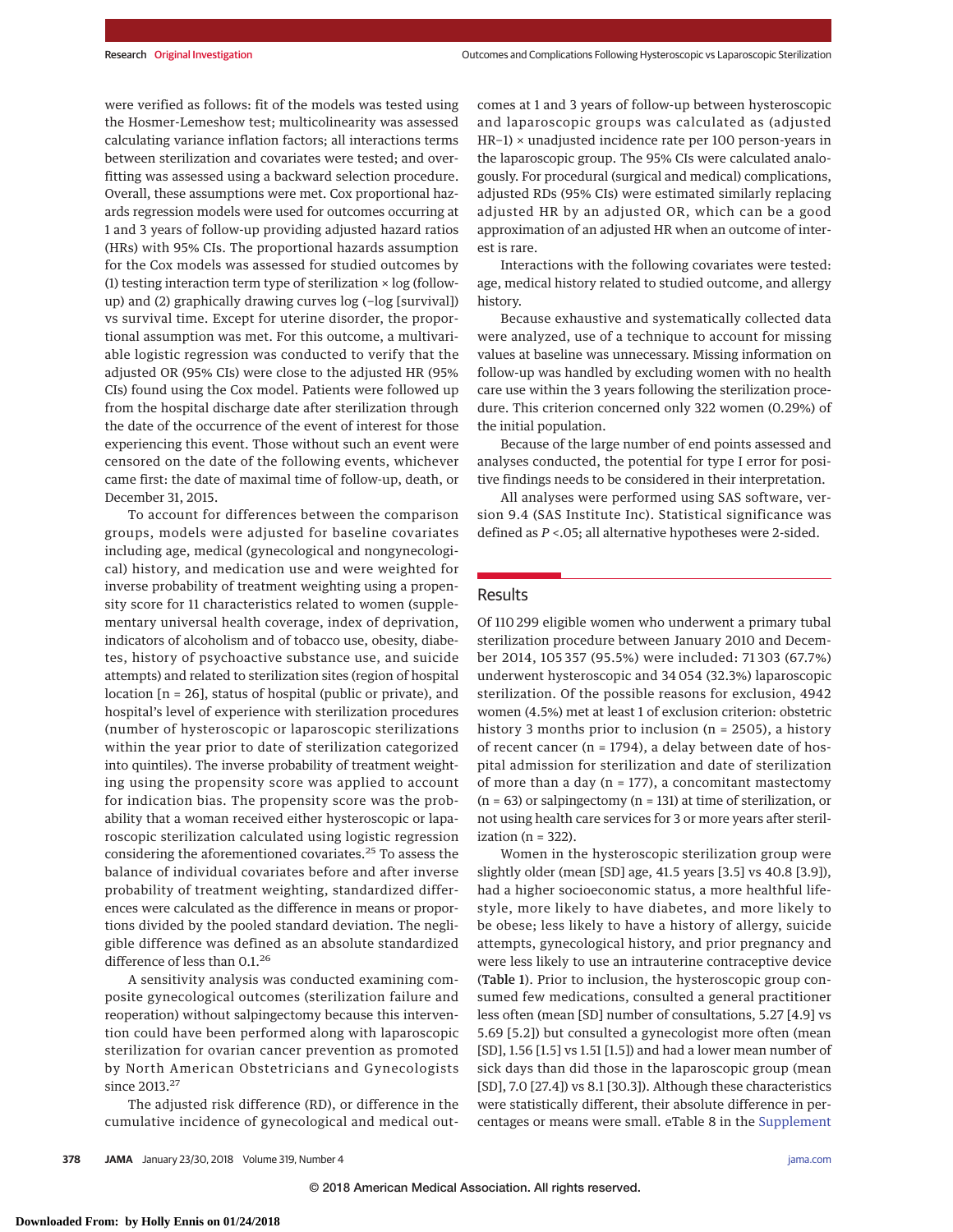Table 1. Baseline Characteristics of Participants

|                                                | No. (%) of Women                                    |                                             |         |
|------------------------------------------------|-----------------------------------------------------|---------------------------------------------|---------|
| Sociodemographic Characteristics               | <b>Hysteroscopic Sterilization</b><br>$(n = 71303)$ | Laparoscopic Sterilization<br>$(n = 34054)$ | P Value |
| Age, mean (SD), y                              | 41.5(3.5)                                           | 40.8(3.9)                                   | < .001  |
| Age category, y                                |                                                     |                                             |         |
| 30-39                                          | 18 114 (25.4)                                       | 11795 (34.6)                                |         |
| $40 - 41$                                      | 16 5 65 (23.2)                                      | 7119 (20.9)                                 |         |
| $42 - 44$                                      | 22 220 (31.2)                                       | 9309 (27.3)                                 | < .001  |
| $\geq 45$                                      | 14 404 (20.2)                                       | 5831 (17.1)                                 |         |
| Supplementary universal insurance <sup>a</sup> | 5140 (7.2)                                          | 3404 (10.0)                                 | < 0.001 |
| Social deprivation index (quintiles)           |                                                     |                                             |         |
| 1 (the least deprivation)                      | 9972 (14.8)                                         | 3736 (11.6)                                 |         |
| $\overline{2}$                                 | 14 164 (21.1)                                       | 6213 (19.3)                                 |         |
| 3                                              | 14 5 5 1 (21.6)                                     | 6854 (21.3)                                 | < .001  |
| 4                                              | 14 8 67 (22.1)                                      | 7445 (23.1)                                 |         |
| 5 (the most deprivation)                       | 13 699 (20.4)                                       | 7912 (24.6)                                 |         |
| Missing data                                   | 4050 (5.7)                                          | 1894 (5.6)                                  |         |
| Conditions                                     |                                                     |                                             |         |
| History of allergy                             | 9970 (14.0)                                         | 5493 (16.1)                                 | 15.001  |
| Tobacco use                                    | 6024 (8.4)                                          | 3687 (10.8)                                 | 15.001  |
| Circulatory system disease                     | 5762 (8.1)                                          | 2765(8.1)                                   | .83     |
| Obesityb                                       | 5361 (7.5)                                          | 2330 (6.8)                                  | < .001  |
| Thyroid disorders                              | 4373 (6.1)                                          | 1986 (5.8)                                  | .06     |
| <b>Diabetes</b>                                |                                                     |                                             | .04     |
|                                                | 3492 (4.9)                                          | 1567 (4.6)                                  |         |
| Abdominal surgery                              | 3420 (4.8)                                          | 1594 (4.7)                                  | .41     |
| Autoimmune disease                             | 1625(2.3)                                           | 834 (2.4)                                   | .09     |
| Alcohol abuse                                  | 646 (0.9)                                           | 443 (1.3)                                   | < .001  |
| Suicide attempt                                | 567 (0.8)                                           | 422 (1.2)                                   | < .001  |
| Nongynecological cancers                       | 402 (0.6)                                           | 195(0.6)                                    | .86     |
| Psychoactive substance use                     | 207(0.3)                                            | 119(0.3)                                    | .11     |
| Gynecologic history                            |                                                     |                                             |         |
| Contraceptive method                           | 32 371 (45.4)                                       | 16 251 (47.7)                               | < .001  |
| Intrauterine device                            | 24 804 (34.8)                                       | 12 8 31 (37.7)                              | < .001  |
| Otherc                                         | 9583 (13.4)                                         | 4443 (13.0)                                 | .08     |
| Prior pregnancy                                | 20 309 (28.5)                                       | 10663 (31.3)                                | < .001  |
| Noninflammatory pelvic disorder                | 3175 (4.5)                                          | 1990 (5.8)                                  | < .001  |
| Gynecologic surgery                            | 3086 (4.3)                                          | 1693(5.0)                                   | < .001  |
| Diagnostic or therapeutic<br>hysteroscopy      | 2800 (3.9)                                          | 1763 (5.2)                                  | 15.001  |
| Endometrectomy or curettage                    | 1161(1.6)                                           | 840 (2.5)                                   | 18.001  |
| Pelvic inflammatory disease                    | 749 (1.1)                                           | 905(2.7)                                    | 1001    |
| Breast cancer                                  | 446 (0.6)                                           | 229(0.7)                                    | .37     |
| Leiomyoma of uterus                            | 462(0.6)                                            | 211(0.6)                                    | .59     |
| Gynecologic cancer                             | 189(0.3)                                            | 118(0.3)                                    | .02     |
| Congenital malformation of uterus<br>or cervix | 43(0.1)                                             | 24(0.1)                                     | .54     |
| Concomitant medications                        |                                                     |                                             |         |
| Analgesic drugs                                | 25 174 (35.3)                                       | 12 374 (36.3)                               | .001    |
| Antidepressant drugs                           | 6008(8.4)                                           | 3236 (9.5)                                  | 18.001  |
| Benzodiazepines                                | 5404 (7.6)                                          | 3144 (9.2)                                  | 18.001  |
| Oral corticosteroids                           | 2370 (3.3)                                          | 1367 (4.0)                                  | 18.001  |
| Antimigraine drugs                             | 1837 (2.6)                                          | 1023(3.0)                                   | 18.001  |
| Oral iron                                      | 1562 (2.2)                                          | 732 (2.1)                                   | .67     |
| Antifibrinolytic drugs                         | 410(0.6)                                            | 246 (0.7)                                   | .004    |

<sup>a</sup> Supplementary universal medical coverage is a supplementary insurance free of charge for people with a low income.

**b** Obesity was defined based on the use of antiobesity products or obesity-related hospitalization. For further details, see eTable 7 in the Supplement.

<sup>c</sup> Contraceptive pill, transdermal patch, vaginal ring, subdermal implant.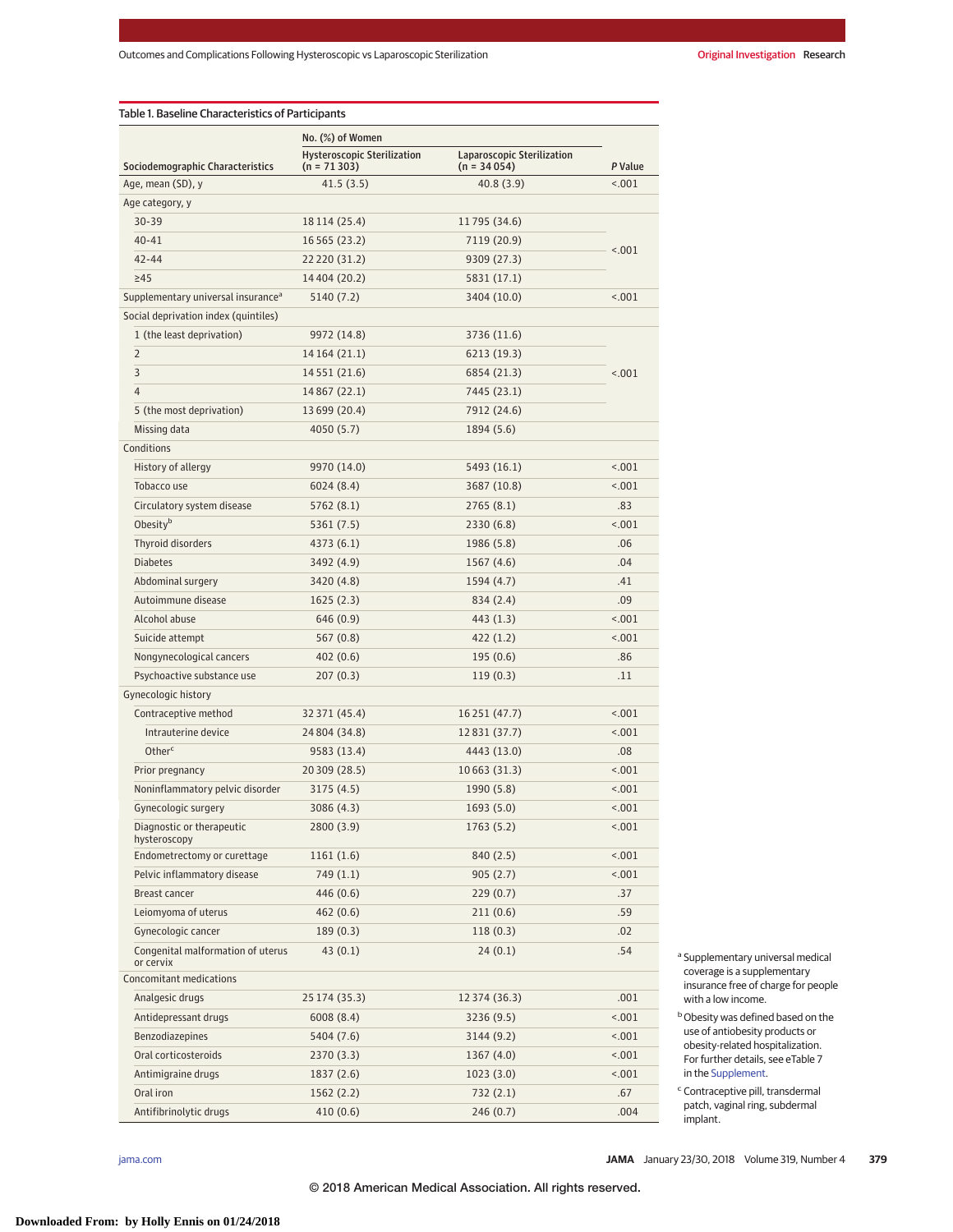| Table 2. Description of Management of Sterilization in Hospitals at Inclusion |  |  |
|-------------------------------------------------------------------------------|--|--|
|-------------------------------------------------------------------------------|--|--|

|                                                                                   | <b>Hysteroscopic Sterilization</b><br>$(n = 71303)$ | Laparoscopic Sterilization<br>$(n = 34054)$ | P Value |
|-----------------------------------------------------------------------------------|-----------------------------------------------------|---------------------------------------------|---------|
| No. of hospitals                                                                  | 654                                                 | 814                                         |         |
| Type of hospital, No. (%) of women                                                |                                                     |                                             |         |
| Public                                                                            | 41 404 (58.2)                                       | 18 977 (55.9)                               |         |
| Private                                                                           | 29 785 (41.8)                                       | 14 997 (44.1)                               | < .001  |
| Missing data                                                                      | 114                                                 | 80                                          |         |
| Anesthetic procedure <sup>a</sup>                                                 | 52 196 (73.2)                                       | 33 876 (99.5)                               | < .001  |
| Duration of hospitalization, d                                                    |                                                     |                                             |         |
| Median (IQR; range)                                                               | $0(0-0; 0-6)$                                       | $0(0-1; 0-20)$                              |         |
| Mean (SD)                                                                         | 0.01(0.1)                                           | 0.57(0.7)                                   | < .001  |
| No. of days in hospital                                                           |                                                     |                                             |         |
| $\mathbf{0}$                                                                      | 70 406 (98.7)                                       | 17 600 (51.7)                               |         |
| $\mathbf{1}$                                                                      | 890 (1.2)                                           | 14 163 (41.6)                               | < .001  |
| >1                                                                                | 7(1)                                                | 2291(6.7)                                   |         |
| No. of procedures performed<br>within year of sterilization date,<br>median (IQR) |                                                     |                                             |         |
| Hospital                                                                          |                                                     |                                             |         |
| Laparoscopic                                                                      | $21(11-38)$                                         | $31(17-51)$                                 | < 0.01  |
| Hysteroscopic                                                                     | $60(33-102)$                                        | $36(17-67)$                                 | < 0.01  |
| Physician <sup>b</sup>                                                            |                                                     |                                             |         |
| Laparoscopic                                                                      | $6(3-12)$                                           | $11(6-20)$                                  | < 0.01  |
| Hysteroscopic                                                                     | $24(13-43)$                                         | $10(4-21)$                                  | < 0.01  |

breviation: IQR, interquartile range. ncluding intravenous sedation or

ocal, regional, or general nesthesia. bPhysican records were only

vailable from private hospitals.

summarizes the balance of covariates between groups before and after applying inverse probability of treatment weighting. All covariates included in the inverse probability of treatment–weighting analysis were well-balanced in both groups (standardized differences value <0.1). This was also the case for all other covariates not included in inverse probability of treatment weighting analysis except for pelvic inflammatory disease (standardized differences value, 0.112). This small difference was taken into account in multivariable analyses because this variable was systematically adjusted for.

The sterilization procedures of women included in the study were conducted in 831 hospitals located throughout all 26 French regions. Hospitals in which hysteroscopic sterilization had been performed differed from those in which laparoscopic sterilization had been performed in terms of status (58.2% public for hysteroscopic sterilization vs 55.9% public for laparoscopic sterilization), level of experience in hysteroscopic sterilization (median number performed during the preceding year, 60 vs 36, respectively) (Table 2), and region (eTable 9 in the Supplement).

Overall, 105 318 women (99.96%) were followed-up for at least 1 year and 54 232 (51.5%) for at least 3 years. The mean (SD) follow-up time up to 3 years was 2.5 years (0.6 years).

#### Procedural Complications

At the time of the procedure, inhospital surgical complications occurred in 0.13% of women in hysteroscopic and 0.78% in laparoscopic groups.

Medical complications occurred in 0.06% in hysteroscopic and 0.11% in laparoscopic group.

In multivariable analysis, hysteroscopic sterilization was associated with a significantly lower risk of surgical complications than was laparoscopic sterilization (adjusted OR, 0.18; 95% CI, 0.14 to 0.23; adjusted RD, −0.64; 95% CI, −0.67 to −0.60) and medical (adjusted OR, 0.51; 95% CI, 0.30 to 0.89; adjusted RD, −0.05; 95% CI, −0.08 to −0.01) complications of the sterilization procedure. Description of each condition is provided in Table 3. No deaths occurred during the sterilization procedure in either group.

### Gynecologic Outcomes

At the 1-year follow-up, the risk of tubal disorder or surgery, complications related to the placement of a prosthesis or implant, or salpingectomy, was 0.70% in women who underwent hysteroscopic sterilization and 0.23% in women who underwent laparoscopic sterilization; these disorders were mostly salpingectomies (Table 4). After adjustment, hysteroscopic sterilization was associated with a significantly higher risk of tubal disorder or surgery than was laparoscopic sterilization (adjusted HR, 2.98; 95% CI, 2.17 to 4.10; adjusted RD, 0.47 per 100 person-years; 95% CI, 0.28 to 0.73). This heightened risk persisted at the 3-year follow-up although was less pronounced (Table 4).

Hysteroscopic sterilization was associated with a significantly lower risk of uterine disorder at 1 year than was laparoscopic sterilization (1.28% vs 1.50%; adjusted HR, 0.85; 95% CI, 0.74 to 0.98; adjusted RD, -0.23 per 100 personyears; 95% CI, −0.39 to −0.03), with fewer hysterectomies and fewer occurrences of genital hemorrhage but with more myomectomies (Table 4). This lower risk of uterine disorder persisted at 3 years (Table 4).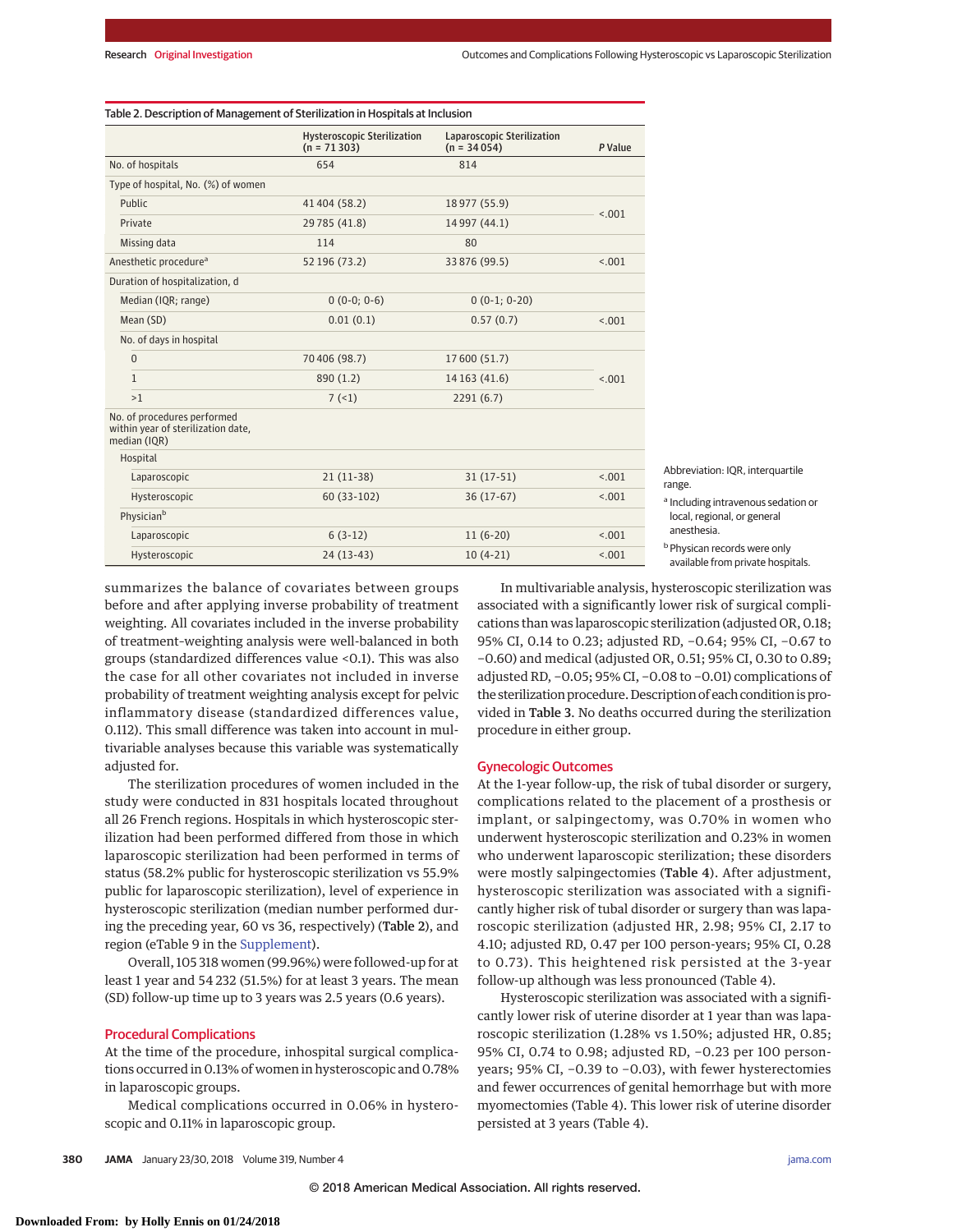| Table 3. Surgical and Medical Complications After Hysteroscopic and Laparoscopic Sterilization, 2010-2014, France |  |
|-------------------------------------------------------------------------------------------------------------------|--|
|-------------------------------------------------------------------------------------------------------------------|--|

|                                                        | No. (%) of Women                                    |                                             | Adiusted (95% CI) <sup>a</sup> |                       |         |
|--------------------------------------------------------|-----------------------------------------------------|---------------------------------------------|--------------------------------|-----------------------|---------|
|                                                        | <b>Hysteroscopic Sterilization</b><br>$(n = 71303)$ | Laparoscopic Sterilization<br>$(n = 34054)$ | <b>Risk Difference</b>         | <b>Odds Ratio</b>     | P Value |
| Surgical complication <sup>b</sup>                     | 96(0.13)                                            | 265 (0.78)                                  | $-0.64$ ( $-0.67$ to $-0.60$ ) | $0.18$ (0.14 to 0.23) | < 0.01  |
| Acute hemorrhage                                       | 5(0.01)                                             | 56(0.16)                                    |                                |                       | < 0.01  |
| Abdominal injury                                       | 30(0.04)                                            | 117(0.34)                                   |                                |                       | < 0.01  |
| Complications from prosthesis<br>or implant placement  | 35(0.05)                                            | 20(0.06)                                    |                                |                       | .52     |
| Debridement, evacuation.<br>ablation of a foreign body | 7(0.01)                                             | 37(0.11)                                    |                                |                       | < 0.01  |
| Other                                                  | 19(0.03)                                            | 62(0.18)                                    |                                |                       | < 0.01  |
| Medical complication <sup>b</sup>                      | 41(0.06)                                            | 39(0.11)                                    | $-0.05$ ( $-0.08$ to $-0.01$ ) | $0.51$ (0.30 to 0.89) | .002    |
| Acute myocardial infarction<br>or cardiac arrest       | 11(0.02)                                            | 2(0.01)                                     |                                |                       | .19     |
| Stroke                                                 | $1$ (<0.01)                                         | 2(0.01)                                     |                                |                       | .20     |
| Hemorrhagic                                            | $\Omega$                                            | $\mathbf{0}$                                |                                |                       |         |
| Ischemic                                               | 1(0.00)                                             | 2(0.01)                                     |                                |                       | .20     |
| Peripheral arterial<br>thromboembolism                 | 1(0.00)                                             | 2(0.01)                                     |                                |                       | .20     |
| Deep vein thrombosis<br>or pulmonary embolism          | 18(0.03)                                            | 14(0.04)                                    |                                |                       | .17     |
| Deep vein thrombosis                                   | 14(0.02)                                            | 11(0.03)                                    |                                |                       | .21     |
| Pulmonary embolism                                     | 4(0.01)                                             | 3(0.01)                                     |                                |                       | .55     |
| Anesthetic or anaphylactic shock                       | $1$ (<0.01)                                         | 5(0.01)                                     |                                |                       | .008    |
| Respiratory complications                              | $2 (-0.01)$                                         | 8(0.02)                                     |                                |                       | .001    |
| Infection                                              | 8(0.01)                                             | 9(0.03)                                     |                                |                       | .07     |
| Death                                                  | $\Omega$                                            | $\mathbf{0}$                                |                                |                       |         |

<sup>a</sup> Laparoscopic group is the reference group for comparisons. Adjusted for age, propensity score for socioeconomic characteristics, medicines use, and medical, surgical, gynecological history.

<sup>b</sup> Numbers may not sum because some patients had more than 1 complication.

Hysteroscopic sterilization was associated with a significantly higher risk of a women undergoing a second sterilization procedure at 1 year than was laparoscopic sterilization (4.10% vs 0.16%; adjusted HR, 25.99; 95% CI, 17.84-37.86; adjusted RD, 4.11 per 100 person-years; 95% CI, 2.77-6.07). Among 2955 women in the hysteroscopic group who underwent a second sterilization, 65.4% had a laparoscopic sterilization and 35.5% another hysteroscopic sterilization for their second procedure; among 56 women in the laparoscopic group who underwent a second sterilization, 84% had a laparocopic sterilization, 9% hysteroscopic sterilization, and 7% minilaparotomy (Table 4).

Hysteroscopic sterilization was associated with a significantly lower risk of pregnancy at 1 year than was laparoscopic sterilization (0.24% vs 0.41%; adjusted HR, 0.70; 95% CI, 0.53 to 0.92; adjusted RD, -0.12 per 100 personyears; 95% CI, −0.19 to −0.03). However, this difference was no longer significant at 3 years (0.48% vs 0.57%; adjusted HR, 1.04; 95% CI, 0.83 to 1.30; adjusted RD, 0.001 per 100 person-years; 95% CI, −0.04 to 0.07). In the hysteroscopic group, women who did not complete a confirmation test compared with those who did were more likely to be pregnant at the 1-year follow-up (0.28% vs 0.16%; adjusted HR, 1.49; 95% CI, 1.01 to 2.19; adjusted RD, 0.08 per 100 personyears; 95% CI, 0.002 to 0.19) (eTable 10 in the Supplement); and, women whose practitioners performed fewer than 12 procedures in the preceding year than practitioners who

performed 12 or more were more likely to be pregnant at the 1-year follow-up (eTable 11 in the Supplement).

Hysteroscopic sterilization was associated with a significantly higher risk of sterilization failure after 1 year (4.83% vs 0.69%; adjusted HR, 7.11; 95% CI, 5.92 to 8.54; adjusted RD, 4.23 per 100 person-years; 95% CI, 3.40 to 5.22) and after 3 years than was laparoscopic sterilization (5.75% vs 1.29%; adjusted HR, 4.66; 95% CI, 4.06 to 5.34; adjusted RD, 1.87 per 100 person-years; 95% CI, 1.56 to 2.22). This was also the case with the risk of reoperation after 1 and 3 years (Table 4). When salpingectomy was removed from these composite outcomes, adjusted HRs at 1 year of follow-up increased from 7.11 to 8.57 (95% CI, 6.93 to 10.61; adjusted RD, 3.86 per 100 person-years; 95% CI, 3.02 to 4.90) for sterilization failure and from 3.26 to 3.28 (95% CI, 2.90 to 3.71; adjusted RD, 3.68 per 100 person-years; 95% CI, 3.07 to 4.38) for reoperation.

#### Medical Outcomes

Hysteroscopic sterilization compared with laparoscopic sterilization did not significantly differ in the risks of autoimmune diseases (overall and by type) and in thyroid disorders at both time points (Table 5). Details of autoimmune diseases are provided in eTable 12 in the Supplement.

Hysteroscopic compared with laparoscopic sterilization did not nonsignificantly differ in the risk of allergy at either the 1 year or 3 year follow-up (Table 5). However, results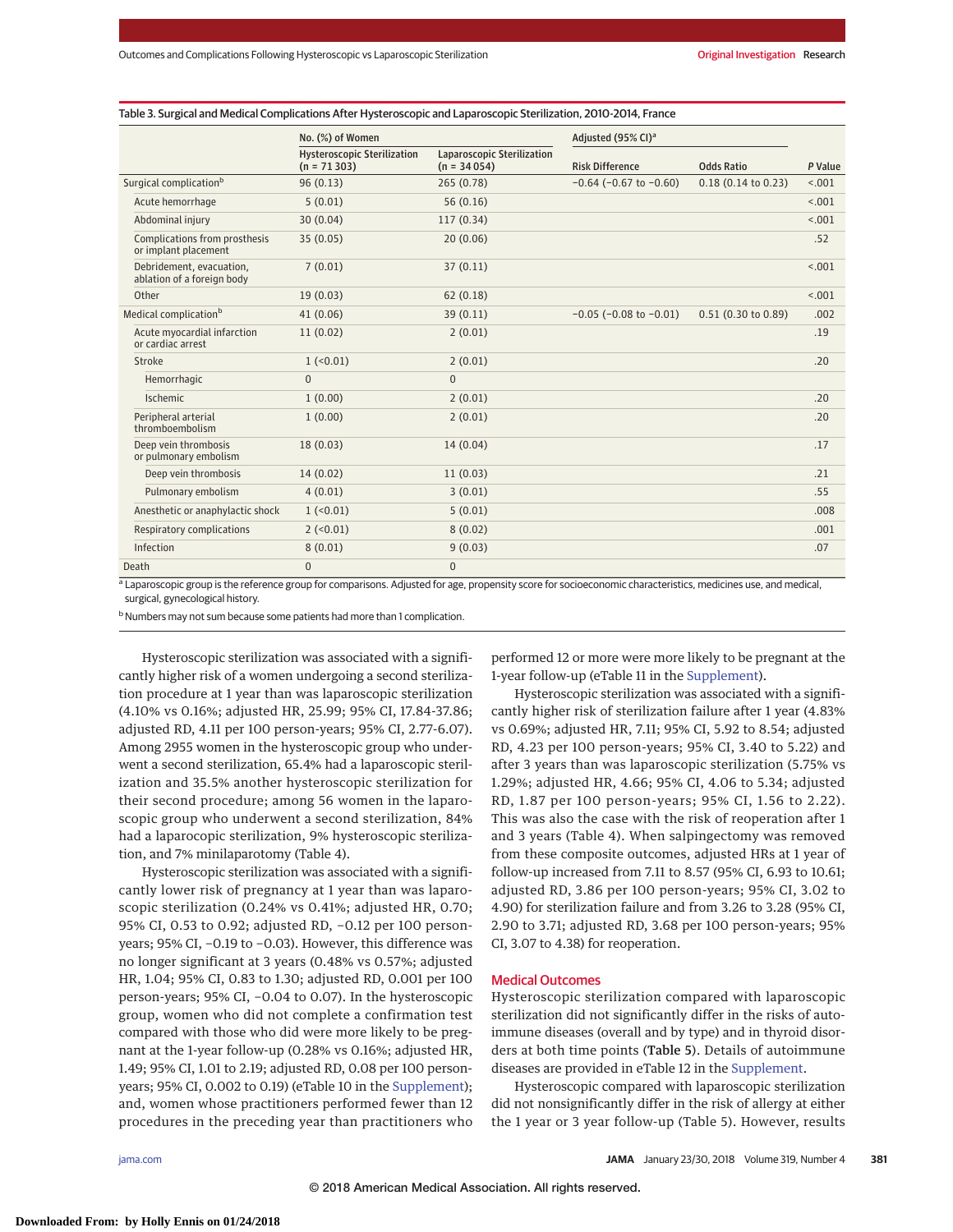| Table 4. One-Year and 3-Year Gynecologic Outcomes After Hysteroscopic and Laparoscopic Sterilization, 2010-2014. France                                 |                     |                                               |                                              |                               |                          |                                              |                                                                                                                                                                                                  |                                                  |                      |
|---------------------------------------------------------------------------------------------------------------------------------------------------------|---------------------|-----------------------------------------------|----------------------------------------------|-------------------------------|--------------------------|----------------------------------------------|--------------------------------------------------------------------------------------------------------------------------------------------------------------------------------------------------|--------------------------------------------------|----------------------|
|                                                                                                                                                         |                     | $\mathbf H$<br>Hysteroscopic Sterilization (n | 71303)                                       | Laparoscopic Sterilization (n | $\mathbf{I}$             | 34054)                                       | Adjusted Risk Difference                                                                                                                                                                         |                                                  |                      |
| <b>Gynecologic Disorder</b>                                                                                                                             | No. (%) of<br>Women | No. of<br>Person-Years                        | Unadjusted Incidence<br>per 100 Person-Years | No. (%) of<br>Women           | No. of<br>Person-Years   | Unadjusted Incidence<br>per 100 Person-Years | per 100 Person-Years<br>(95% CI) <sup>a</sup>                                                                                                                                                    | Adjusted Hazard Ratio<br>(95% CI) <sup>a,b</sup> | P Value <sup>c</sup> |
| One-Year Follow-up                                                                                                                                      |                     |                                               |                                              |                               |                          |                                              |                                                                                                                                                                                                  |                                                  |                      |
| Fallopian tubal disorder or surgery                                                                                                                     | 500 (0.70)          | 71002                                         | 0.70                                         | 80 (0.23)                     | 34010                    | 0.24                                         | 0.47(0.28 to 0.73)                                                                                                                                                                               | 2.98 (2.17 to 4.10)                              | $5001 -$             |
| prosthetic devices, implants, and<br>Complications of genitourinary<br>grafts                                                                           | 75 (0.11)           | 71242                                         | 0.11                                         | $\circ$                       | 34049                    | $\circ$                                      |                                                                                                                                                                                                  |                                                  |                      |
| Salpingectomy                                                                                                                                           | 441 (0.62)          | 71041                                         | 0.62                                         | 80 (0.23)                     | 34010                    | 0.24                                         | 0.39(0.22 to 0.62)                                                                                                                                                                               | 2.65 (1.92 to 3.65)                              | 5001                 |
| Uterine disorder                                                                                                                                        | 914 (1.28)          | 70859                                         | 1.29                                         | 510 (1.50)                    | 33835                    | 1.51                                         | $-0.23(-0.39$ to $-0.03)$                                                                                                                                                                        | 0.85(0.74 to 0.98)                               | $\overline{0}$       |
| Hysterectomy                                                                                                                                            | 308 (0.43)          | 71171                                         | 0.43                                         | 275 (0.81)                    | 33938                    | 0.81                                         | $-0.37$ ( $-0.45$ to $-0.28$ )                                                                                                                                                                   | 0.54(0.44 to 0.66)                               | $5001 -$             |
| Abnormal vaginal bleeding                                                                                                                               | 164 (0.23)          | 71216                                         | 0.23                                         | 112 (0.33)                    | 34001                    | 0.33                                         | $-0.09$ $(-0.16$ to $-0.01)$                                                                                                                                                                     | 0.71(0.52 to 0.96)                               | $\overline{0}$       |
| Endometrectomy or curettaged                                                                                                                            | 508 (0.71)          | 71048                                         | 0.72                                         | 215 (0.63)                    | 33956                    | 0.63                                         | $0.09$ (-0.04 to 0.25)                                                                                                                                                                           | 1.14 (0.93 to 1.40)                              | 22                   |
| Myomectomy <sup>d</sup>                                                                                                                                 | 157 (0.22)          | 71206                                         | 0.22                                         | 32 (0.09)                     | 34038                    | 0.09                                         | 0.11(0.03 to 0.24)                                                                                                                                                                               | 2.14 (1.28 to 3.59)                              | .004                 |
| Second sterilization procedure                                                                                                                          | 2955 (4.10)         | 69290                                         | 4.26                                         | 56 (0.16)                     | 34015                    | 0.16                                         | 4.11 (2.77 to 6.07)                                                                                                                                                                              | 25.99 (17.84 to 37.86)                           | 001                  |
| Pregnancy <sup>e</sup>                                                                                                                                  | 168 (0.24)          | 71213                                         | 0.24                                         | 138 (0.41)                    | 33968                    | 0.41                                         | $-0.12$ $(-0.19$ to $-0.03)$                                                                                                                                                                     | 0.70(0.53 to 0.92)                               | $\overline{0}$       |
| Sterilization failure <sup>f</sup>                                                                                                                      | 3446 (4.83)         | 69017                                         | 4.99                                         | 235 (0.69)                    | 33912                    | 0.69                                         | 4.23 (3.40 to 5.22)                                                                                                                                                                              | 7.11 (5.92 to 8.54)                              | $5001 -$             |
| Reoperation <sup>9</sup>                                                                                                                                | 4032 (5.65)         | 68775                                         | 5.86                                         | 601 (1.76)                    | 33784                    | 1.78                                         | 4.63 (3.38 to 4.75)                                                                                                                                                                              | 3.26 (2.90 to 3.67)                              | $5001 -$             |
| Three-Year Follow-up                                                                                                                                    |                     |                                               |                                              |                               |                          |                                              |                                                                                                                                                                                                  |                                                  |                      |
| Fallopian tubal disorder or surgery                                                                                                                     | 834 (1.17)          | 177986                                        | 0.47                                         | 233 (0.68)                    | 86187                    | 0.27                                         | 0.21(0.13 to 0.32)                                                                                                                                                                               | 1.79 (1.47 to 2.17)                              | $5001 -$             |
| Complications of genitourinary<br>prosthetic devices, implants, and grafts                                                                              | 86 (0.12)           | 179076                                        | 0.05                                         | (0.01)<br>$\sim$              | 86474                    | 0.003                                        | 0.04(0.001 to 0.22)                                                                                                                                                                              | 13.12 (2.70 to 63.20)                            | .001                 |
| Salpingectomy                                                                                                                                           | 772 (1.10)          | 178111                                        | 0.43                                         | 231 (0.68)                    | 86190                    | 0.27                                         | 0.18(0.10 to 0.28)                                                                                                                                                                               | 1.68 (1.38 to 2.04)                              | $5001 -$             |
| Uterine disorder                                                                                                                                        | 3028 (4.25)         | 175645                                        | 1.72                                         | 1792 (5.26)                   | 84361                    | 2.12                                         | $-0.25$<br>$-0.38(-0.51 to$                                                                                                                                                                      | 0.82(0.76 to 0.88)                               | 5001                 |
| Hysterectomy                                                                                                                                            | 1339 (1.90)         | 177794                                        | 0.75                                         | 992 (2.90)                    | 85326                    | 1.16                                         | $-0.40(-0.48$ to $-0.31)$                                                                                                                                                                        | 0.66(0.59 to 0.73)                               | 5001                 |
| Abnormal vaginal bleeding                                                                                                                               | 613 (0.86)          | 178541                                        | 0.34                                         | 364 (1.10)                    | 86038                    | 0.42                                         | $-0.07$ $(-0.13$ to $-0.01)$                                                                                                                                                                     | 0.83(0.70 to 0.97)                               | $\overline{0}$       |
| Endometrectomy or curettage <sup>d</sup>                                                                                                                | 1661 (2.30)         | 177287                                        | 0.94                                         | 860 (2.50)                    | 85 489                   | $1.01\,$                                     | $-0.06$ $(-0.15$ to $0.05)$                                                                                                                                                                      | 0.94(0.85 to 1.05)                               | .29                  |
| Myomectomy <sup>d</sup>                                                                                                                                 | 334 (0.47)          | 178781                                        | 0.19                                         | 117 (0.34)                    | 86356                    | 0.14                                         | 0.04(0.0 to 0.09)                                                                                                                                                                                | 1.29 (0.98 to 1.70)                              | 08                   |
| Second sterilization procedure                                                                                                                          | 3230 (4.50)         | 172485                                        | 1.87                                         | 97 (0.28)                     | 86311                    | 0.11                                         | 1.76 (1.29 to 2.38)                                                                                                                                                                              | 16.63 (12.50 to 22.20)                           | 5001                 |
| Pregnancy <sup>e</sup>                                                                                                                                  | 343 (0.48)          | 178721                                        | 0.19                                         | 194 (0.57)                    | 86118                    | 0.23                                         | $0.001 (-0.04 to 0.07)$                                                                                                                                                                          | 1.04 (0.83 to 1.30)                              | .74                  |
| Sterilization failure <sup>f</sup>                                                                                                                      | 4098 (5.75)         | 171190                                        | 2.39                                         | 438 (1.29)                    | 85796                    | 0.51                                         | 1.87 (1.56 to 2.22)                                                                                                                                                                              | 4.66 (4.06 to 5.34)                              | $1001 -$             |
| Reoperation <sup>9</sup>                                                                                                                                | 6444 (9.04)         | 168555                                        | 3.82                                         | 1979 (5.81)                   | 84067                    | 2.35                                         | 1.46 (1.20 to 1.72)                                                                                                                                                                              | 1.62 (1.51 to 1.73)                              | 5001                 |
| a Adjusted for age, propensity score for socioeconomic characteristics, medicines use, and medical, surgical<br>gynecological history.                  |                     |                                               |                                              |                               |                          |                                              | (fertility treatment or surgical reanastomosis of the fallopian tubes) was not considered. For further details on<br>the definition of poststerilization regret, see eTable 3 in the Supplement. |                                                  |                      |
| <sup>b</sup> Laparoscopic group is the reference group for comparisons                                                                                  |                     |                                               |                                              |                               |                          |                                              | Sterilization failure includes salpingectomy, second sterilization procedure, or pregnancy.                                                                                                      |                                                  |                      |
| <sup>d</sup> Not concomitant to salpingectomy or second sterilization procedure<br><sup>c</sup> Wald $\chi^2$ statistic was used to calculate P values. |                     |                                               |                                              |                               | sterilization procedure. |                                              | Reoperation includes salpingectomy, hysterectomy, endometrectomy or curettage, myomectomy, or second                                                                                             |                                                  |                      |

<sup>d</sup>Not concomitant to salpingectomy or second sterilization procedure.

<sup>d</sup>Not concomitant to salpingectomy or second sterilization procedure.

<sup>e</sup> Pregnancy occurring subsequent to a second sterilization procedure or to a poststerilization regret Pregnancy occurring subsequent to a second sterilization procedure or to a poststerilization regret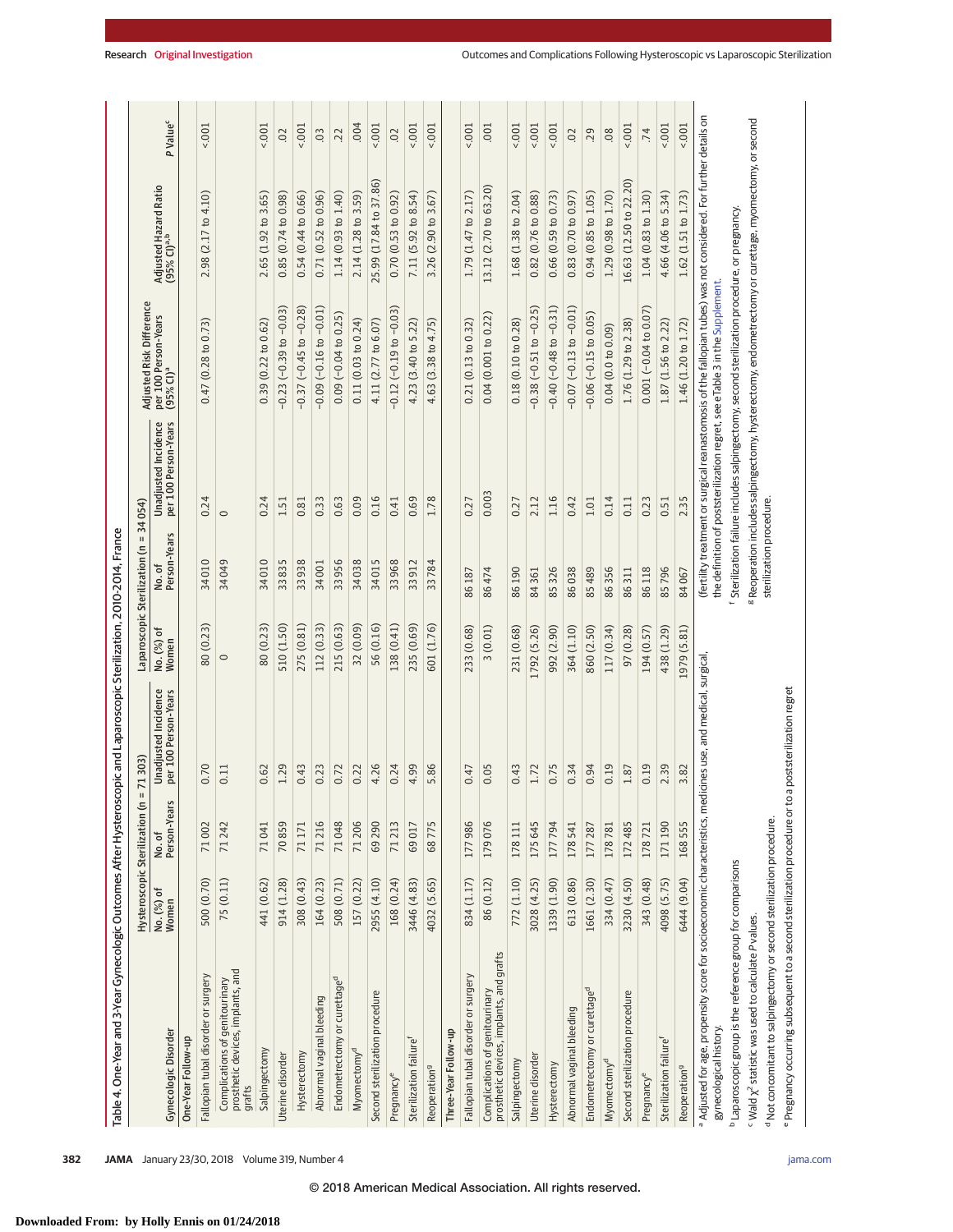| Table 5. One-Year and 3-Year Medical Outcomes After Hysteroscopic and Laparoscopic Sterilization, 2010-2014. France                               |                     |                                         |                                              |                     |                                        |                                                       |                                                                                                                 |                                        |                      |
|---------------------------------------------------------------------------------------------------------------------------------------------------|---------------------|-----------------------------------------|----------------------------------------------|---------------------|----------------------------------------|-------------------------------------------------------|-----------------------------------------------------------------------------------------------------------------|----------------------------------------|----------------------|
|                                                                                                                                                   |                     | Hysteroscopic Sterilization (n = 71303) |                                              |                     | Laparoscopic Sterilization (n = 34054) |                                                       | Adjusted Risk Difference                                                                                        |                                        |                      |
|                                                                                                                                                   | No. (%) of<br>Women | No. of<br>Person-Years                  | Unadjusted Incidence<br>per 100 Person-Years | No. (%) of<br>Women | No. of<br>Person-Years                 | per 100 Person-Years<br>Unadjusted Incidence          | per 100 Person-Years<br>(95% CI) <sup>a</sup>                                                                   | Adjusted HR<br>(95% CI) <sup>a,b</sup> | P Value <sup>c</sup> |
| One-Year Follow-up                                                                                                                                |                     |                                         |                                              |                     |                                        |                                                       |                                                                                                                 |                                        |                      |
| Autoimmune disease                                                                                                                                | 393 (0.55)          | 71054                                   | 55.                                          | 198 (0.58)          | 33931                                  | 0.58                                                  | $0.00 (-0.12 to 0.15)$                                                                                          | 1.00 (0.80 to 1.25)                    | $\overline{98}$      |
| Thyroid disorder                                                                                                                                  | 4789 (6.72)         | 66962                                   | 15                                           | 2200 (6.46)         | 32066                                  | 6.86                                                  | $0.00 (-0.48 to 0.41)$                                                                                          | 1.00(0.93 to 1.06)                     | 92                   |
| Allergy                                                                                                                                           | 9373 (13.15)        | 64435                                   | 55.<br>$\overline{14}$                       | 4691 (13.78)        | 30625                                  | 15.32                                                 | $0.31 (-0.31 to 1.07)$                                                                                          | 1.02(0.98 to 1.07)                     | 33                   |
| Analgesics <sup>d</sup>                                                                                                                           | 38434 (53.90)       | 44288                                   | .78<br>86.                                   | 19 096 (56.08)      | 20676                                  | 92.36                                                 | $-2.77(-4.62 to -0.92)$                                                                                         | 0.97(0.95 to 0.99)                     | .004                 |
| Antimigraines <sup>e</sup>                                                                                                                        | 2665 (3.74)         | 69343                                   | .84                                          | 1299 (3.81)         | 33104                                  | 3.92                                                  | 0.35(0.00 to 0.74)                                                                                              | 1.09(1.00 to 1.19)                     | 04                   |
| Antidepressantse                                                                                                                                  | 7583 (10.63)        | 65680                                   | .54<br>$\Xi$                                 | 4039 (11.86)        | 31093                                  | 12.99                                                 | $-0.52(-1.04 to 0.13)$                                                                                          | 0.96(0.92 to 1.01)                     | $\Xi$                |
| Benzodiazepines <sup>e</sup>                                                                                                                      | 8378 (11.75)        | 65361                                   | .82<br>$\overline{12}$                       | 4557 (13.38)        | 30820                                  | 14.79                                                 | $-1.03(-1.63 to -0.44)$                                                                                         | 0.93(0.89 to 0.97)                     | .002                 |
| Suicide attempt                                                                                                                                   | 144 (0.20)          | 71222                                   | 20                                           | 99 (0.29)           | 33998                                  | 0.29                                                  | $-0.06$ $(-0.12$ to $0.03)$                                                                                     | 0.81(0.59 to 1.11)                     | .18                  |
| Death                                                                                                                                             | 24 (0.03)           | 71291                                   | 0 <sup>3</sup>                               | 10(0.03)            | 34049                                  | 0.03                                                  | $0.01 (-0.02 to 0.07)$                                                                                          | $1.28(0.48 \text{ to } 3.41)$          | 62                   |
| Three-Year Follow-up                                                                                                                              |                     |                                         |                                              |                     |                                        |                                                       |                                                                                                                 |                                        |                      |
| Autoimmune disease                                                                                                                                | 704 (0.99)          | 178118                                  | 40                                           | 378 (1.10)          | 85884                                  | 0.44                                                  | $-0.03(-0.09$ to $0.05)$                                                                                        | 0.94(0.80 to 1.11)                     | 48                   |
| Thyroid disorder                                                                                                                                  | 5492 (7.70)         | 166736                                  | 29                                           | 2591 (7.61)         | 80639                                  | 3.21                                                  | $-0.06$ ( $-0.26$ to 0.13)                                                                                      | $0.98(0.92 \text{ to } 1.04)$          | 56                   |
| Allergy                                                                                                                                           | 7203 (10.10)        | 164175                                  | 39                                           | 3555 (10.44)        | 78956                                  | 4.50                                                  | $0.18$ (-0.05 to 0.45)                                                                                          | 1.04(0.99 to 1.10)                     | $\overline{12}$      |
| Analgesics <sup>d</sup>                                                                                                                           | 33 228 (46.60)      | 103852                                  | Q<br>32                                      | 17 379 (51.03)      | 46705                                  | 37.20                                                 | $-3.35(-4.09 to -2.60)$                                                                                         | 0.91(0.89 to 0.93)                     | $5001 -$             |
| Antimigraines <sup>e</sup>                                                                                                                        | 4251 (5.96)         | 170564                                  | 49                                           | 2214 (6.50)         | 81955                                  | 2.70                                                  | $0.00 (-0.19 to 0.19)$                                                                                          | 1.00(0.93 to 1.07)                     | .97                  |
| Antidepressants <sup>e</sup>                                                                                                                      | 11560 (16.21)       | 156969                                  | $\ddot{36}$                                  | 6272 (18.42)        | 74304                                  | 8.44                                                  | $-0.68(-1.01)$ to $-0.34$ )                                                                                     | 0.92(0.88 to 0.96)                     | 5001                 |
| Benzodiazepines <sup>e</sup>                                                                                                                      | 15094 (21.17)       | 148916                                  | 10.14                                        | 8236 (24.19)        | 69860                                  | 11.79                                                 | $-1.18(-1.53)$ to $-0.83$ )                                                                                     | 0.90(0.87 to 0.93)                     | 5001                 |
| Suicide attempt                                                                                                                                   | 392 (0.55)          | 178716                                  | 22                                           | 270 (0.79)          | 86104                                  | 0.31                                                  | $-0.06$ $(-0.11$ to $-0.01)$                                                                                    | 0.80(0.66 to 0.97)                     | $\overline{0}$       |
| Death                                                                                                                                             | 77 (0.11)           | 179246                                  | 0.04                                         | 34 (0.10)           | 86478                                  | 0.04                                                  | $0.01 (-0.01 to 0.04)$                                                                                          | 1.12 (0.66 to 1.90)                    | <b>G7</b>            |
| a Laparoscopic group is the reference group for comparisons.                                                                                      |                     |                                         |                                              |                     |                                        |                                                       | of follow-up. Reimbursements occurring during the first month of follow-up were not taken into account.         |                                        |                      |
| <sup>b</sup> Adjusted for age, propensity score for socioeconomic characteristics, medicines use, and medical, surgical<br>gynecological history. |                     |                                         |                                              |                     |                                        | date of the first reimbursement.                      | Duration of follow-up was estimated between 1 month after the hospital discharge date for sterilization and the |                                        |                      |
| $-Wald X2$ statistic was used to calculate P values.                                                                                              |                     |                                         |                                              |                     |                                        |                                                       | e Having at least 2 reimbursements. Duration of follow-up was estimated between the hospital discharge date for |                                        |                      |
| <sup>d</sup> Having at least 2 reimbursements of antalgics within first year of follow-up and 6 reimbursements within 3 years                     |                     |                                         |                                              |                     |                                        | sterilization and the date of the first reimbursement |                                                                                                                 |                                        |                      |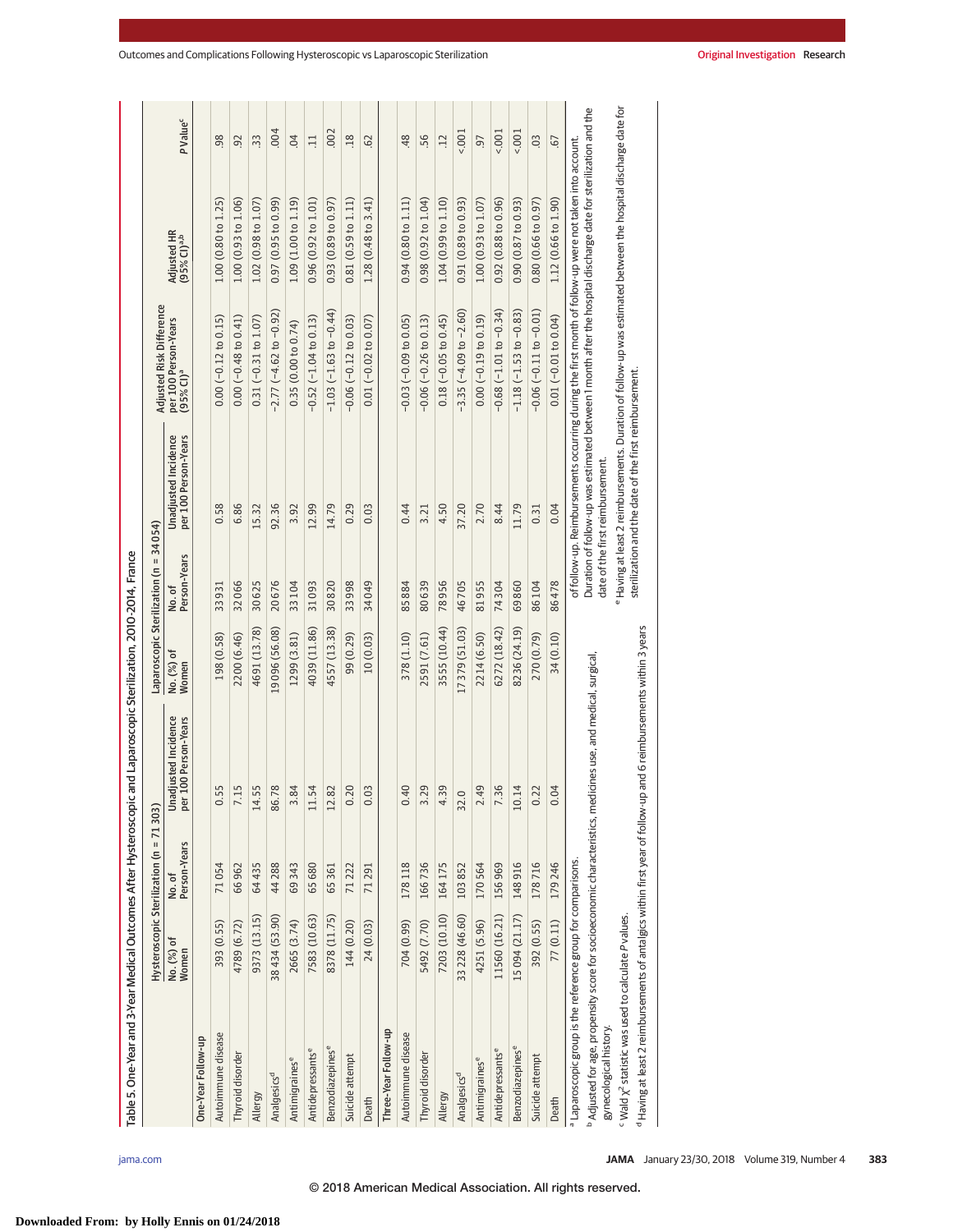|                        | <b>Hysteroscopic Sterilization</b> | Laparoscopic Sterilization | <b>Adiusted Hazard</b>      | Favors<br>Hysteroscopic                     | Favors<br>Laparoscopic |                      |
|------------------------|------------------------------------|----------------------------|-----------------------------|---------------------------------------------|------------------------|----------------------|
| <b>Medical Outcome</b> | No. With Outcome/Total (%)         | No. With Outcome/Total (%) | Ratio (95% CI) <sup>a</sup> | Sterilization                               | <b>Sterilization</b>   | P Value <sup>b</sup> |
| Allergy                |                                    |                            |                             |                                             |                        |                      |
| No history             | 5068/61333 (8.3)                   | 2492/28561 (8.7)           | $0.96(0.91 - 1.03)$         |                                             |                        |                      |
| History                | 4305/9970 (43.2)                   | 2199/5493 (40.0)           | $1.10(1.03-1.17)$           |                                             |                        | .001                 |
| Autoimmune disease     |                                    |                            |                             |                                             |                        |                      |
| No history             | 116/69678 (0.2)                    | 50/33220 (0.2)             | $1.09(0.71-1.67)$           |                                             |                        | .47                  |
| History                | 277/1625 (17.0)                    | 148/834 (17.7)             | $0.98(0.76 - 1.25)$         |                                             |                        |                      |
| Thyroid disorder       |                                    |                            |                             |                                             |                        |                      |
| No history             | 587/66930 (0.9)                    | 290/32068 (0.9)            | $0.99(0.83 - 1.19)$         |                                             |                        | 5.99                 |
| History                | 4202/4373 (96.1)                   | 1910/1986 (96.2)           | $0.99(0.93 - 1.07)$         |                                             |                        |                      |
| Analgesic use          |                                    |                            |                             |                                             |                        |                      |
| No history             | 19415/46129 (42.1)                 | 9578/21680 (44.2)          | $0.96(0.93-0.99)$           |                                             |                        | .36                  |
| History                | 19019/25174 (75.6)                 | 9518/12374 (76.9)          | $0.98(0.95 - 1.01)$         |                                             |                        |                      |
| Antimigraine use       |                                    |                            |                             |                                             |                        |                      |
| No history             | 1281/69466 (1.8)                   | 578/33031 (1.7)            | $1.09(0.96 - 1.23)$         |                                             |                        | .44                  |
| History                | 1384/1837 (75.3)                   | 721/1023 (70.5)            | $1.12(0.99-1.25)$           |                                             |                        |                      |
| Antidepressant use     |                                    |                            |                             |                                             |                        |                      |
| No history             | 2857/66295 (4.4)                   | 1502/30818 (4.9)           | $0.94(0.89-1.00)$           |                                             |                        | .009                 |
| History                | 4726/6008 (78.7)                   | 2537/3236 (78.4)           | $0.95(0.86 - 1.05)$         |                                             |                        |                      |
| Benzodiazepine use     |                                    |                            |                             |                                             |                        |                      |
| No history             | 4569/66899 (6.9)                   | 2342/30910 (7.6)           | $0.91(0.85 - 0.97)$         |                                             |                        | .06                  |
| History                | 3809/5404 (70.5)                   | 2215/3144 (70.5)           | $0.98(0.93 - 1.05)$         |                                             |                        |                      |
| Suicide attempt        |                                    |                            |                             |                                             |                        |                      |
| No history             | 115/70736 (0.2)                    | 75/33632 (0.2)             | $0.79(0.55 - 1.14)$         |                                             |                        | .16                  |
| History                | 29/567(5.1)                        | 24/422 (5.7)               | $0.87(0.49-1.53)$           |                                             |                        |                      |
|                        |                                    |                            |                             | 0.4                                         | 1.0<br>2.0             |                      |
|                        |                                    |                            |                             | Adjusted Hazard Ratio (95% CI) <sup>a</sup> |                        |                      |

#### Figure. One-Year Medical Outcomes by Prior History of Each Outcome After Hysteroscopic and Laparoscopic Sterilization, 2010-2014, France

a Laparoscopic group is the reference group for comparisons. Adjusted for age, propensity score for socioeconomic characteristics, medicines use, and medical, surgical, gynecological history.

<sup>b</sup> P value for interaction.

differed according to allergy history (*P* value for interaction = .001): in women who had prior allergies, hysteroscopic sterilization was associated with a significantly higher risk of developing an allergic reaction during follow-up than laparoscopic sterilization (43.20% vs 40.00%; adjusted HR, 1.10; 95% CI, 1.03 to 1.17; adjusted RD, 5.86 per 100 person-years; 95% CI, 1.76 to 9.96 at 1 year; and 37.70% vs 34.60%; adjusted HR, 1.10; 95%CI, 1.03 to 1.18; adjusted RD, 2.00 per 100 person-years; 95% CI, 0.60 to 3.59 at 3 years) whereas risk of allergies among women who did not have prior allergies did not differ (eTable 13 in the Supplement).

Hysteroscopic sterilization was associated with lower use of analgesics, antidepressants, and benzodiazepines at 1 year than was laparoscopic sterilization (Table 5). This lower risk was slightly more pronounced at 3 years. Hysteroscopic sterilization was associated with a higher risk of using antimigraines at 1 year than was laparoscopic sterilization, but this difference was no longer significant at 3 years (Table 5).

Hysteroscopic compared with laparoscopic sterilization did not differ significantly in the risk of attempted suicide at 1 year (0.20% vs 0.29%; adjusted HR, 0.81; 95% CI, 0.59 to 1.11; adjusted RD, −0.06 per 100 person-years; 95% CI, −0.12 to 0.03) but had a lower risk at 3 years (0.55% vs 0.79%; adjusted HR, 0.80; 95% CI, 0.66 to 0.97; adjusted RD, −0.06 per 100 person-years; 95% CI, −0.11 to −0.01). The risk of death was not significantly different between these groups whatever the length of follow-up (Table 5).

Hysteroscopic sterilization had a lower mean number of physician office or outpatient visits than laparoscopic sterilization at 1 year (8.63 vs 9.11; mean difference, −0.48; 95% CI, −0.58 to −0.38;*P*value <.001) and 3 years (20.74 vs 22.39;mean difference, −1.65; 95% CI, −1.90 to −1.40; *P* value <.001) and fewer number of sick days (5.90 vs 6.50 at the 1-year followup; mean difference, −0.60; 95% CI, −0.93 to −0.27; *P* value <.001; and, 28.3 vs 32.3 at the 3-year follow-up, mean difference, −4.00; 95% CI, −5.21 to −2.79; *P* value <.001) (eTable 14 in the Supplement).

#### Subgroups Analyses

A significant interaction with allergy history was found and the results of subgroup analysis are described above. Other interaction terms were not significant and results of subgroup analyses are presented in the Figure and in eTables 15 through 17 and the eFigure in the Supplement.

### **Discussion**

Among women undergoing their first sterilization, the use of hysteroscopic vs laparoscopic sterilization was associated with lower risk of procedural (surgical and medical) complications and higher risk of gynecological complications over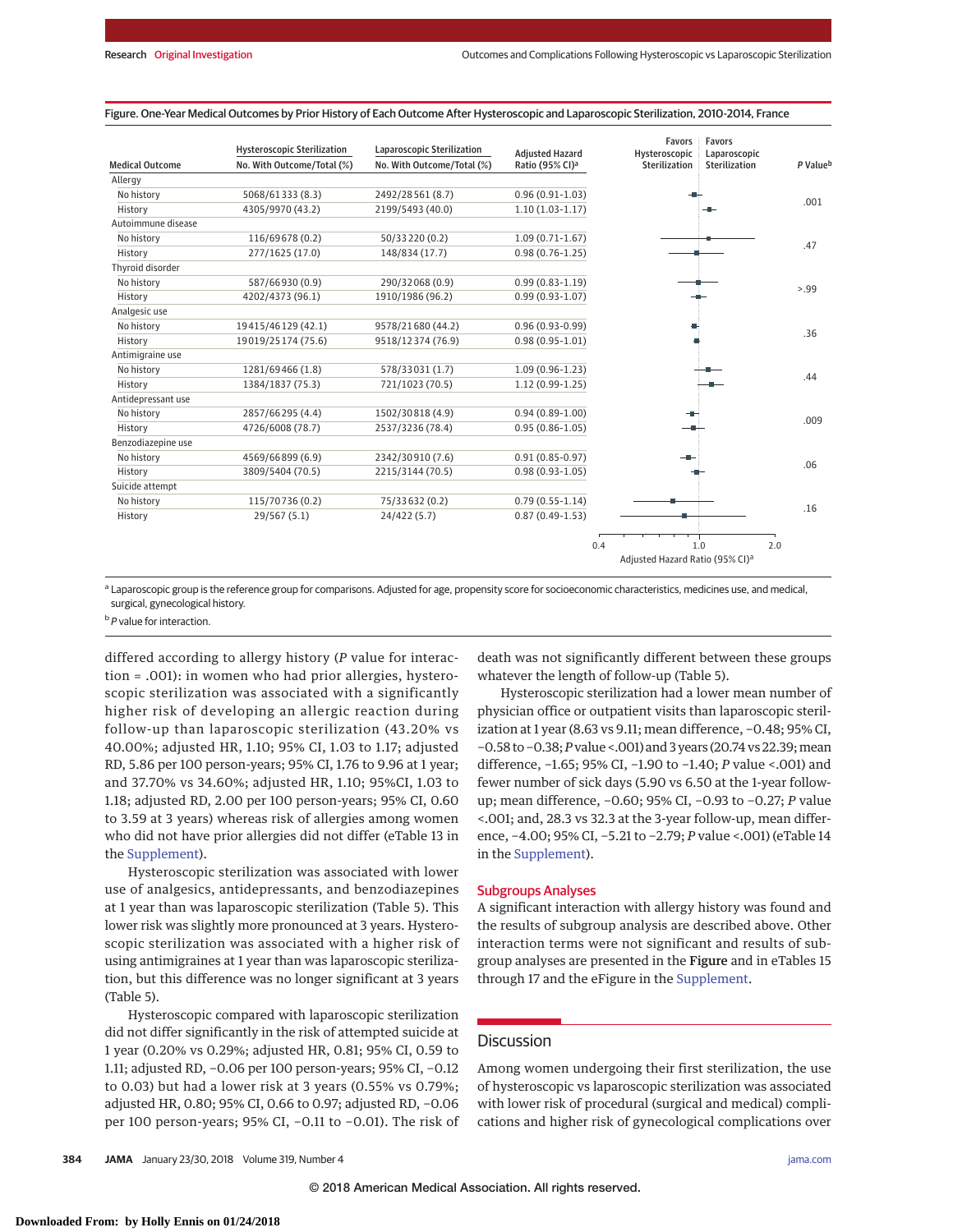1 or 3 years. In absolute terms, RDs were very small for procedural complications (−0.64% and −0.05% for surgical and medical complications, respectively) and more important for gynecological complications with 4.23 and 1.87 per 100 person-years' excess sterilization failure and 4.63 and 1.46 per 100 person-years' excess gynecological reoperation over 1 and 3 years, respectively. Risks of a wide range of medical outcomes were not significantly increased over 1 or 3 years.

Four studies comparing women with hysteroscopic vs laparoscopic sterilization were published between 2014 and 2017.<sup>7-10</sup> The present results regarding procedural (surgical and medical) complications<sup>8</sup> and gynecological outcomes<sup>7-10</sup> are consistent with these studies. Regarding the risk of pregnancy, these studies provided inconsistent results when hysteroscopic sterilization was compared with laparoscopic sterilization: Perkins et al<sup>9</sup> reported a higher pregnancy risk, Fernandez et al<sup>7</sup> a lower risk, and Mao et al<sup>8</sup> a not significantly different risk with the pregnancy rate at 1 year varying between 0.2% to 2.0%. In the present study, the frequency of pregnancy following hysteroscopic sterilization was lower within the first year following sterilization (potentially in relation with the recommendation of maintaining contraception during the first 3 months after hysteroscopic sterilization, until the occlusive fibrosis is obtained), this difference was no longer significant over 3 years. A second sterilization procedure following hysteroscopic sterilization is a wellidentified risk already described in phase 2<sup>28</sup> and 3<sup>29</sup> studies, in which the risk varied between 4.0% and 4.5%. In the present study, this risk was 4.1% at the 1-year follow-up, comparable with that reported in previous studies conducted in real-life conditions in patients who received care in public or private hospitals<sup>8,9,30-33</sup> and much higher than after laparoscopic sterilization.

Consistent with Perkins et al,<sup>9</sup> hysteroscopic sterilization was associated with a lower risk of hysterectomy than was laparoscopic sterilization after adjustment for known risk factors for hysterectomy (history of leiomyoma of uterus, genital bleeding, pelvic inflammatory disease, noninflammatory pelvic disorder). Chronic pelvic pain is also an important risk factor to consider.<sup>34</sup> To approximate this, in addition to the adjusted risk factors mentioned above, a proxy variable such as analgesics (opioids, nonsteroidal anti-inflammatory drugs, or others) use was also taken into account. In addition, an increased risk of hysterectomy in women with laparoscopic sterilization compared with women of same age but who had not undergone sterilization has been reported as well.<sup>35-38</sup>

To our knowledge, this is the first study aiming at comparing medical outcomes in addition to gynecological outcomes between hysteroscopic and laparoscopic sterilization. Thanks to the multiple information provided by health care databases (causes of hospitalization, reimbursed drugs, medical or surgical acts, physician visits, days of sickness absence), a wide range of outcomes corresponding to the heterogeneous nature of notified complaints could be examined.

To evaluate the safety and effectiveness of hysteroscopic sterilization, the FDA has ordered the manufacturer to conduct a study comparing outcomes between women receiving hysteroscopic and laparoscopic sterilization. The results of an open-label, nonrandomized, prospective cohort of 2800 (1400 per group) women are expected in 2023.<sup>39</sup> Overall, our study was able to timely respond to issues raised by the FDA and by others who have debated hysteroscopic sterilization.

# Limitations

This observational study has several limitations. First, to investigate a possible role of hysteroscopic sterilization in notified complaints, administrative databases were used. Therefore, all individual disorders reported by patients or physicians and collected into medical device vigilance databases could not be examined. To take into account the different nature of complaints, both specific (gynecological events, allergy, autoimmune diseases, thyroid disorders, suicide attempts, death) and unspecific (use of analgesics, antimigraines, antidepressants, and benzodiazepines; physician visits; sick day absences) outcomes were studied. Despite the examination of numerous and heterogeneous outcomes, the present findings do not support the concern that increased medical risks are associated with hysteroscopic sterilization. However, the upper limits of the 95% CIs around the adjusted RDs for the nonstatistically significant associations varied between −0.48 and 1.07 per 100 person-years (Table 4 and Table 5). If a clinically important difference is not considered to be included within these values, power should not be a concern.

Although a subgroup analysis found a significantly increased allergy risk in the subgroup of women who had allergies, the combination of a null overall effect and large number of tested interactions makes this finding very tenuous; it should be considered only hypothesis generating.

Second, the risk of salpingectomy may have been underestimated in the laparoscopic group because salpingectomy could have been performed during the first sterilization. However, this may not be the case because opportunistic salpingectomy for ovarian cancer prevention in France was rarely conducted during the period of inclusion (2010-2014).<sup>40</sup> In addition, the overall conclusion on gynecological outcomes did not change when composite outcomes were examined without salpingectomy: adjusted HR at the 1-year follow-up increased from 7.11 to 8.57 for sterilization failure and from 3.26 to 3.28 for reoperation, confirming that gynecological outcomes were still worse with hysteroscopic than with laparoscopic sterilization.

Third, in this study, it was not possible to assess the formal validity of the *ICD-10* diagnoses for outcomes of the PMSI database compared with a medical review and adjudication. Although it is not available, information on hospital stay such as causes of hospitalization is accurate and precise because such data are used to allocate the budgets to both public and private hospitals; therefore, the quality of diagnostic codes from these data are regularly checked against patients' medical records. Moreover, when comparative results exist in the literature, the present findings were consistent with those found in the previous studies as dis-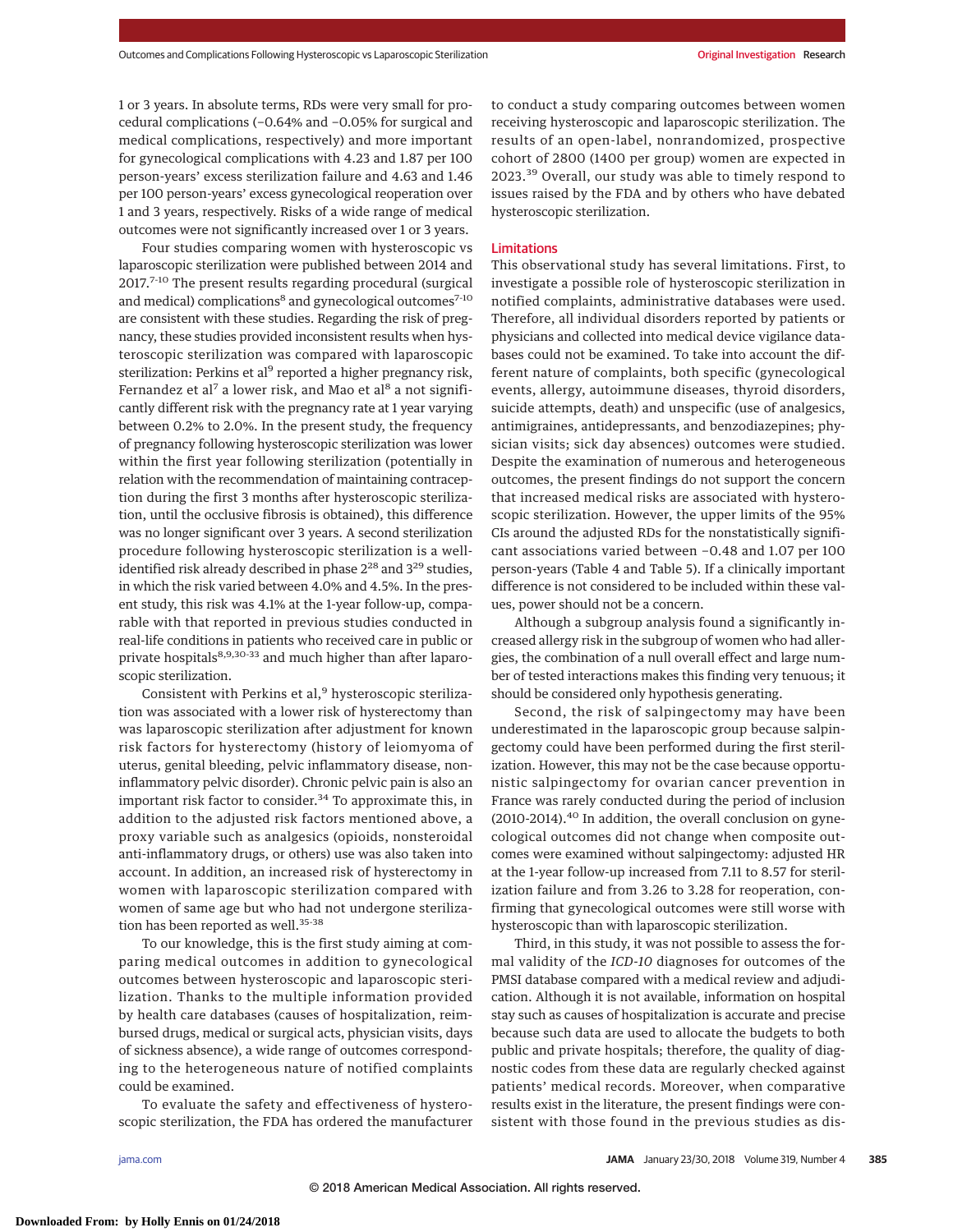cussed above: similar incidence of pregnancy to that found by Fernandez et al, $<sup>7</sup>$  comparative baseline characteristics</sup> between hysteroscopic and laparoscopic groups close to that in the study by Perkins et al, $9$  and most importantly same direction of association for procedural and gynecological outcomes.<sup>7-10</sup>

Fourth, only women with the general insurance coverage were included. This may question generalizability of the present results. However, because this covers 75% of the French population, these findings are likely to be generalizable, and it is unlikely that the present findings were affected by selection bias, in particular by geographic variability, which was also considered for these analyses. In addition, to further avoid selection bias and to render baseline characteristics more comparable between comparison groups, exclusion criteria had been applied (n = 4942; 4.5%

#### ARTICLE INFORMATION

**Accepted for Publication:** December 18, 2017.

**Author Contributions:** Dr Bouillon and Ms Bertrand had full access to all of the data in the study and take responsibility for the integrity of the data and the accuracy of the data analysis. Drs Bouillon and Zureik are its guarantors. Concept and design: Bouillon, Dray-Spira, Zureik. Acquisition, analysis, or interpretation of data: All authors.

Drafting of the manuscript: Bouillon, Zureik. Critical revision of the manuscript for important intellectual content: All authors. Statistical analysis: Bouillon, Bertrand. Administrative, technical, or material support: Bouillon, Bertrand, Dray-Spira, Zureik. Supervision: Dray-Spira, Zureik.

**Conflict of Interest Disclosures:** All authors have completed and submitted the ICMJE Form for Disclosure of Potential Conflicts of Interest. Dr Lucot reported receiving personal fees from Boston Scientific. No other disclosures were reported.

#### REFERENCES

**1**. McCarthy M. US to require safety warnings for Essure sterilization device. BMJ. 2016;352:i1283.

**2**. Dhruva SS, Ross JS, Gariepy AM. Revisiting Essure—toward safe and effective sterilization. N Engl J Med. 2015;373(15):e17. doi:10.1056 /NEJMp1510514

**3**. US Food and Drug Administration. FDA activities: Essure. https://www.fda.gov /MedicalDevices/ProductsandMedicalProcedures /ImplantsandProsthetics

/EssurePermanentBirthControl/ucm452254.htm. Accessed May 10, 2017.

**4**. Summary safety review—ESSURE permanent birth control system—assessing the risk of complications and the potential need for device removal. https://www.canada.ca/en/health-canada /services/drugs-health-products/medeffect -canada/safety-reviews/summary-safety-review -essure-permanent-birth-control-system-assessing -risk.html. Published May 25, 2016. Accessed January 4, 2018.

**5**. Van Drongelen AW, van Elk M, Moltó-Puigmartí C. Janssen SWJ. Analysis of complaints in the

of initial population) and the inverse probability of treatment weighting using the propensity score was performed making comparison groups well balanced. However, residual selection bias and confounding effect of unmeasured or unknown factors cannot be ruled out.

## **Conclusions**

Among women undergoing first sterilization, the use of hysteroscopic sterilization was significantly associated with higher risk of gynecological complications over 1 year and over 3 years than was laparoscopic sterilization. Risk of medical outcomes was not significantly increased over 1 year or over 3 years. These findings do not support increased medical risks associated with hysteroscopic sterilization.

Netherlands on Essure. http://www.rivm.nl /Documenten\_en\_publicaties/Wetenschappelijk /Rapporten/2016/september/Analysis\_of \_complaints\_in\_the\_Netherlands\_on\_Essure\_Health problems following a non surgical sterilization \_procedure\_for\_women. Accessed May 10, 2017.

**6**. French National Agency for Medicines and Health Products Safety. Temporary Specialist Scientific Committee for permanent sterilization device Essure. http://ansm.sante.fr/L-ANSM /Comites-scientifiques-specialises-temporaires /Comites-scientifiques-specialises-temporaires /Comites-scientifiques-specialises-temporaires /CSST-Dispositif-de-sterilisation-definitive-Essure. Accessed January 4, 2018.

**7**. Fernandez H, Legendre G, Blein C, Lamarsalle L, Panel P. Tubal sterilization: pregnancy rates after hysteroscopic versus laparoscopic sterilization in France, 2006-2010. Eur J Obstet Gynecol Reprod Biol. 2014;180:133-137.

**8**. Mao J, Pfeifer S, Schlegel P, Sedrakyan A. Safety and efficacy of hysteroscopic sterilization compared with laparoscopic sterilization: an observational cohort study. BMJ. 2015;351:h5162.

**9**. Perkins RB, Morgan JR, Awosogba TP, Ramanadhan S, Paasche-Orlow MK. Gynecologic outcomes after hysteroscopic and laparoscopic sterilization procedures. Obstet Gynecol. 2016;128 (4):843-852.

**10**. Antoun L, Smith P, Gupta JK, Clark TJ. The feasibility, safety, and effectiveness of hysteroscopic sterilization compared with laparoscopic sterilization. Am J Obstet Gynecol. 2017;217(5):570.e1-570.e6.

**11**. Beziz D, Colas S, Collin C, Dray-Spira R, Zureik M. Association between exposure to benzodiazepines and related drugs and survivorship of total hip replacement in arthritis: a population-based cohort study of 246,940 patients. PLoS One. 2016;11(5): e0155783.

**12**. Bouillon K, Bertrand M, Maura G, Blotière PO, Ricordeau P, Zureik M. Risk of bleeding and arterial thromboembolism in patients with non-valvular atrial fibrillation either maintained on a vitamin K antagonist or switched to a non-vitamin K-antagonist oral anticoagulant: a retrospective, matched-cohort study. Lancet Haematol. 2015;2(4): e150-e159.

**13**. Bouillon K, Bertrand M, Boudali L, Ducimetière P, Dray-Spira R, Zureik M. Short-term risk of bleeding during heparin bridging at initiation of vitamin k antagonist therapy in more than 90 000 patients with nonvalvular atrial fibrillation managed in outpatient care. J Am Heart Assoc. 2016;5(11): e004065.

**14.** Colas S, Collin C, Piriou P, Zureik M. Association between total hip replacement characteristics and 3-year prosthetic survivorship: a population-based study.JAMA Surg. 2015;150(10):979-988.

**15**. Colas S, Allalou A, Poichotte A, Piriou P, Dray-Spira R, Zureik M. Exchangeable femoral neck (dual-modular) THA prostheses have poorer survivorship than other designs: a nationwide cohort of 324,108 patients. Clin Orthop Relat Res. 2017;475(8):2046-2059.

**16**. Kirchgesner J, Lemaitre M, Rudnichi A, et al. Therapeutic management of inflammatory bowel disease in real-life practice in the current era of anti-TNF agents: analysis of the French administrative health databases 2009-2014. Aliment Pharmacol Ther. 2017;45(1):37-49.

**17**. Maura G, Blotière P-O, Bouillon K, et al. Comparison of the short-term risk of bleeding and arterial thromboembolic events in nonvalvular atrial fibrillation patients newly treated with dabigatran or rivaroxaban versus vitamin K antagonists: a French nationwide propensity-matched cohort study. Circulation. 2015;132(13):1252-1260.

**18**. Raguideau F, Mezzarobba M, Zureik M, Weill A, Ricordeau P, Alla F. Compliance with pregnancy prevention plan recommendations in 8672 French women of childbearing potential exposed to acitretin. Pharmacoepidemiol Drug Saf. 2015;24(5): 526-533.

**19**. Raguideau F, Lemaitre M, Dray-Spira R, Zureik M. Association between oral fluoroquinolone use and retinal detachment.JAMA Ophtalmol. 2016;134(4):415-21.

**20**. Tricotel A, Collin C, Zureik M. Impact of the sharp changes in the use of contraception in 2013 on the risk of pulmonary embolism in France. J Thromb Haemost. 2015;13(9):1576-1580.

**21**. Weill A, Païta M, Tuppin P, et al. Benfluorex and valvular heart disease: a cohort study of a million people with diabetes mellitus. Pharmacoepidemiol Drug Saf. 2010;19(12):1256-1262.